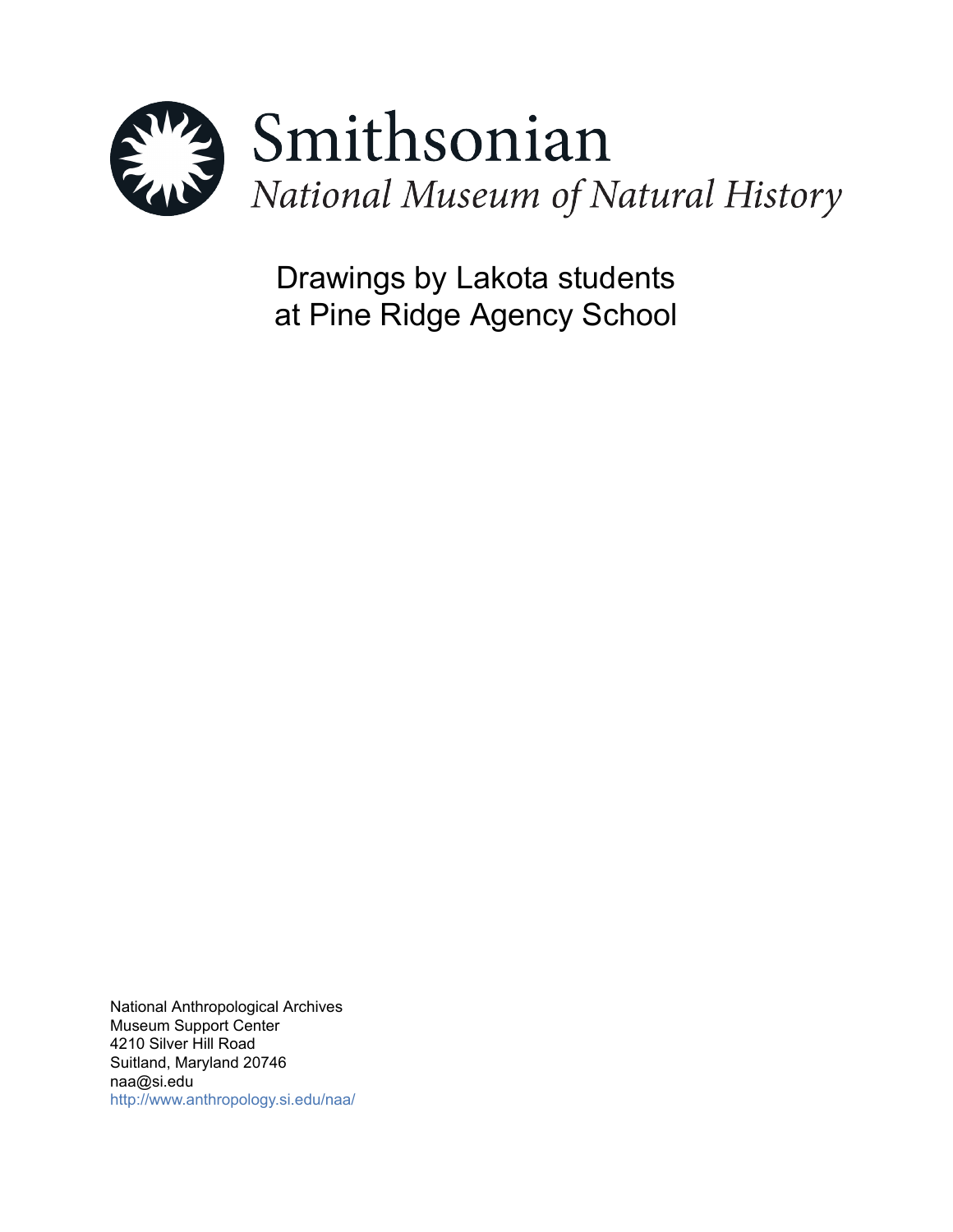# **Table of Contents**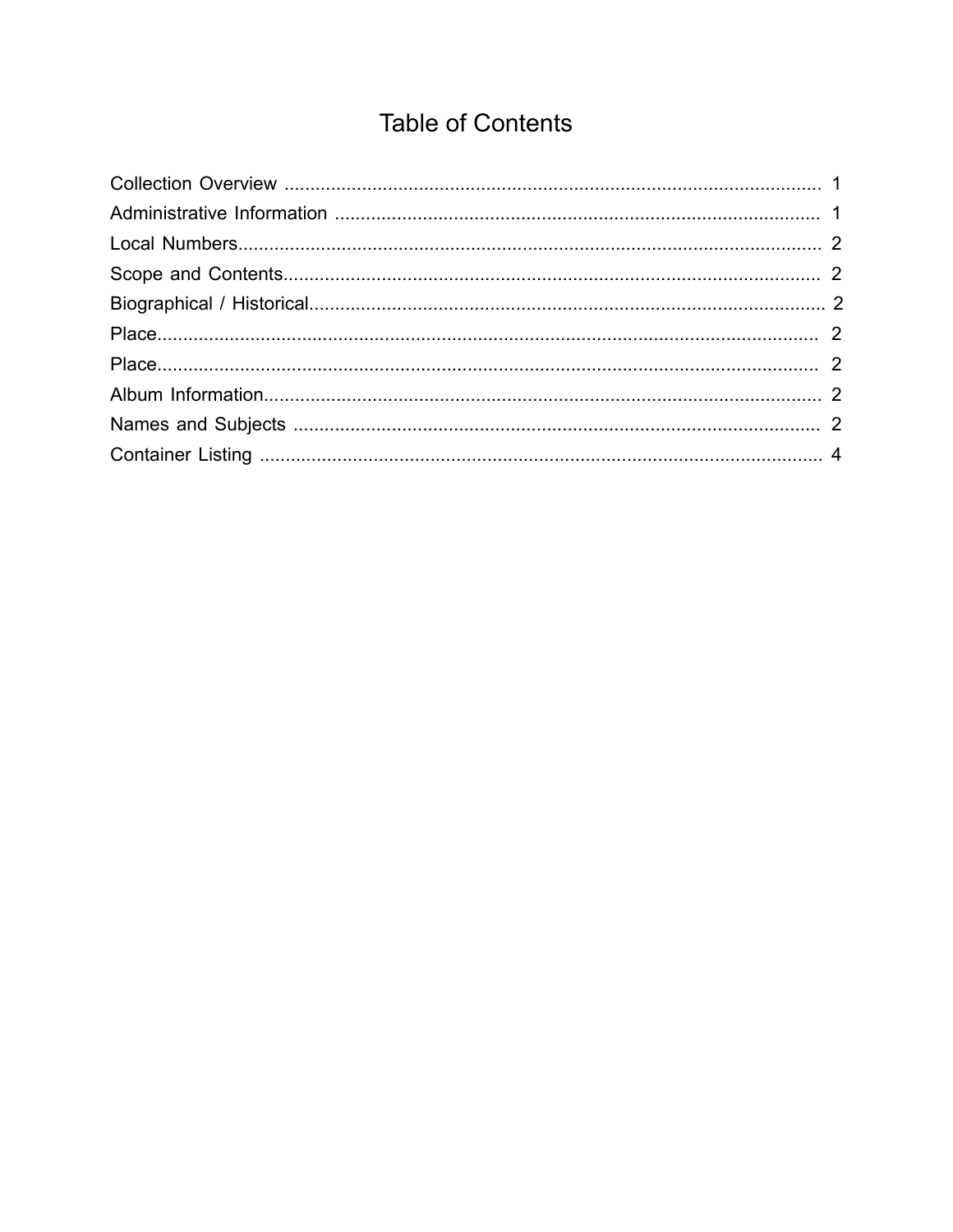# <span id="page-2-0"></span>**Collection Overview**

| <b>Repository:</b>         | National Anthropological Archives                                                                                                                                                                                                                                                                                                                                                                                                                                                                                                                                                                                                                                                                                                                                                                                            |  |
|----------------------------|------------------------------------------------------------------------------------------------------------------------------------------------------------------------------------------------------------------------------------------------------------------------------------------------------------------------------------------------------------------------------------------------------------------------------------------------------------------------------------------------------------------------------------------------------------------------------------------------------------------------------------------------------------------------------------------------------------------------------------------------------------------------------------------------------------------------------|--|
| Title:                     | Drawings by Lakota students at Pine Ridge Agency School                                                                                                                                                                                                                                                                                                                                                                                                                                                                                                                                                                                                                                                                                                                                                                      |  |
| Date:                      | ca. 1893?                                                                                                                                                                                                                                                                                                                                                                                                                                                                                                                                                                                                                                                                                                                                                                                                                    |  |
| Identifier:                | NAA.MS168515                                                                                                                                                                                                                                                                                                                                                                                                                                                                                                                                                                                                                                                                                                                                                                                                                 |  |
| Creator:                   | Alder, John (Creator)<br>Allman, Lillie (Creator)<br>Bald Eagle, Lucy (Creator)<br>Bird Necklace, Julia (Creator)<br>Black Bull, James (Creator)<br>Mountain Bird, Edith (Creator)<br>Eagle Horn, Josiah (Creator)<br>Fire Thunder, Julia (Creator)<br>Fore Head, Ada (Creator)<br>Iron Horse, Susie (Creator)<br>Irving, Willie (Creator)<br>Mountain Bird, Edith (Creator)<br>No Braid, George (Creator)<br>One F., Carrie (Creator)<br>Poor Bear, Albert (Creator)<br>Richards, Lucy (Creator)<br>Rocking Bear, George (Creator)<br>Rocking Bear, Jessie (Creator)<br>Rocking Bear, Silas (Creator)<br>Rocky Bear, Susie (Creator)<br>T., Frances (Creator)<br>Walks Round, Benjamin (Creator)<br>White, Willie (Creator)<br>White Belly, William (Creator)<br>Yellow Hair, Daniel (Creator)<br>Daniel, Z. T. (Collector) |  |
| Extent:                    | 53 Drawings (37 leaves; graphite and colored pencil on construction<br>paper; 20 x 27 cm.)                                                                                                                                                                                                                                                                                                                                                                                                                                                                                                                                                                                                                                                                                                                                   |  |
| Language:                  | English.                                                                                                                                                                                                                                                                                                                                                                                                                                                                                                                                                                                                                                                                                                                                                                                                                     |  |
| <b>Digital</b><br>Content: | Image(s): Drawings by Lakota students at Pine Ridge Agency School                                                                                                                                                                                                                                                                                                                                                                                                                                                                                                                                                                                                                                                                                                                                                            |  |

# <span id="page-2-1"></span>**Administrative Information**

Acquisition Information Daniel, Z. T.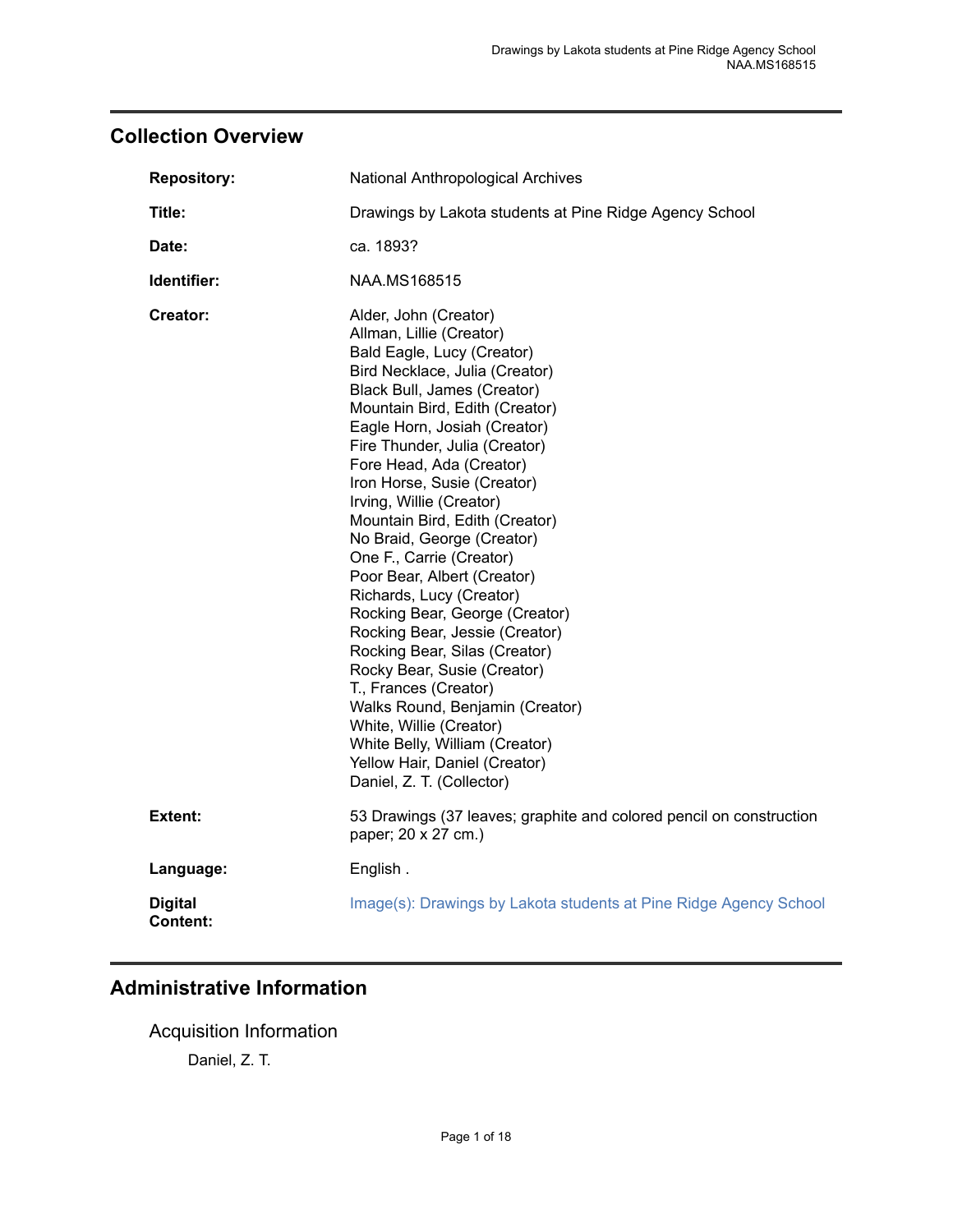## Provenance

Received from Dr. Z.T. Daniel in 1894 and cataloged in the artifact collection under acc. no. 28,069.

**Citation** 

Manuscript 168,515, National Anthropological Archives, Smithsonian Institution

# <span id="page-3-2"></span>**Biographical / Historical**

Dr. Z.T. Daniel was a career physician in the Indian Service. At the time of this donation he was the agency physician at Pine Ridge Reservation. He also served at the Cheyenne River Reservation and the Blackfoot Reservation, and made many donations to the Smithsonian over a period of years, most accompanied with detailed information regarding the origins of the objects. His name is frequently misspelled in museum records as Daniels.

# <span id="page-3-1"></span>**Scope and Contents**

Drawings by children at the Pine Ridge Agency School, most inscribed with the name of the artist. Most if not all subject matter appears to have been copied from published source material and includes animals, plants, home furnishings, warships and pirate vessels.

<span id="page-3-0"></span>Local Numbers

USNM ACC 28,069 NAA MS 168,515 OPPS NEG MNH 1269-J

## <span id="page-3-3"></span>Place

United States Dakota Territory Pine Ridge Agency.

## <span id="page-3-4"></span>Place

United States South Dakota Pine Ridge Indian Reservation.

## <span id="page-3-5"></span>Album Information

MS 168515 000

# <span id="page-3-6"></span>Names and Subject Terms

This collection is indexed in the online catalog of the Smithsonian Institution under the following terms: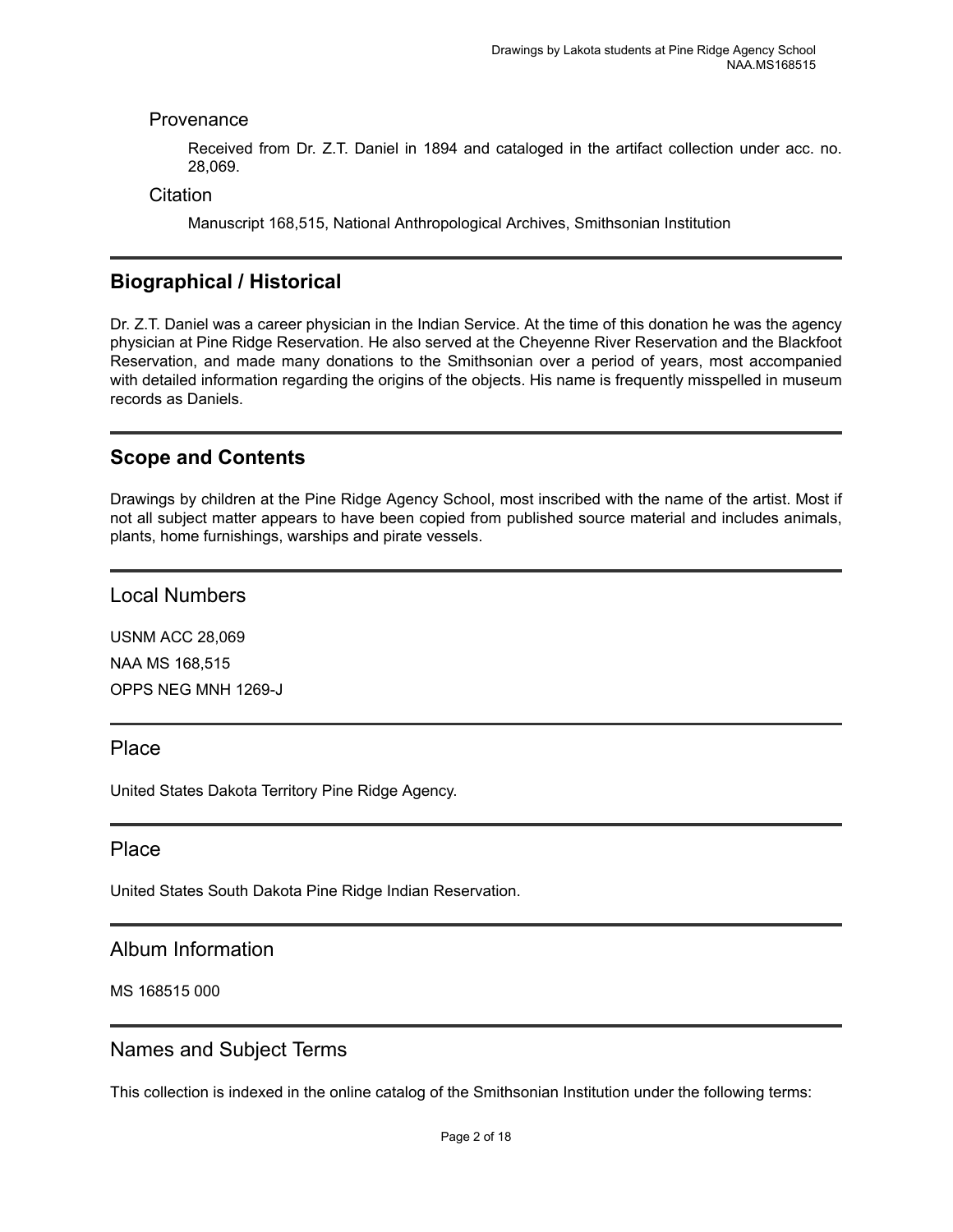Subjects:

Botany -- Dakota Culture change -- Dakota Lakota (Teton/Western Sioux) Zoology -- Dakota

### Cultures:

Lakota (Teton/Western Sioux)

Types of Materials:

Ledger drawings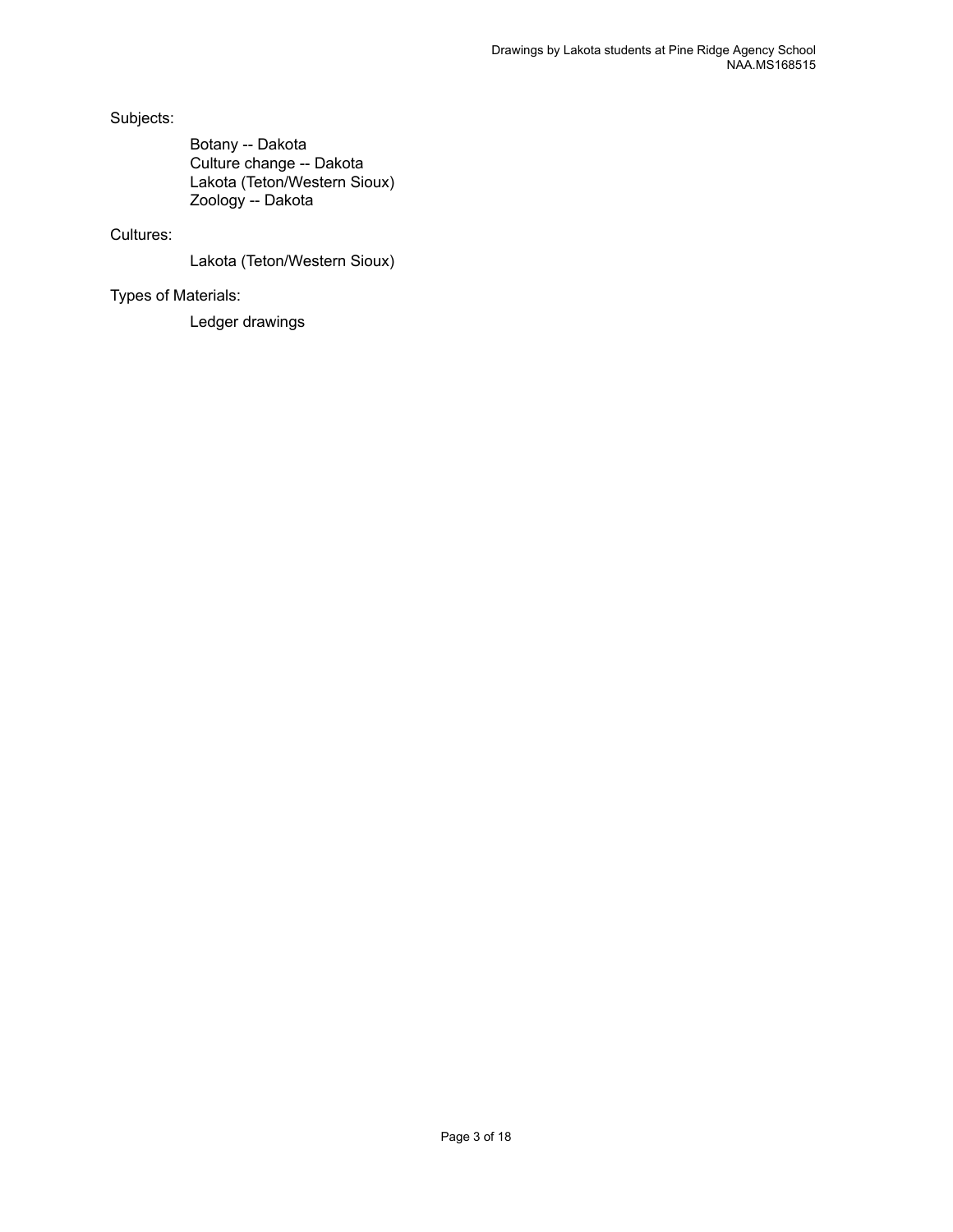# <span id="page-5-0"></span>**Container Listing**

| Creator:<br>Language:<br>Notes:                                                | Jessica Rocking Bear drawing of bridge, two houses, cart, trees, and<br>hindquarters of unidentified animal, ca. 1893<br>1 Drawing (graphite on construction paper; 20 x 27 cm.)<br>Rocking Bear, Jessica.<br>English.<br>NAA INV 08511800<br><b>NAA MS 168515</b><br>Inscription bears artist's name.<br>United States Dakota Territory Pine Ridge Agency.                                                                                  |
|--------------------------------------------------------------------------------|----------------------------------------------------------------------------------------------------------------------------------------------------------------------------------------------------------------------------------------------------------------------------------------------------------------------------------------------------------------------------------------------------------------------------------------------|
|                                                                                | United States South Dakota Pine Ridge Indian Reservation.<br>MS 168515 001                                                                                                                                                                                                                                                                                                                                                                   |
| Genre/Form:<br>Culture:                                                        | Ledger drawings<br>Lakota (Teton/Western Sioux)                                                                                                                                                                                                                                                                                                                                                                                              |
| bureau, ca. 1893<br>Creator:<br>Language:<br>Notes:<br>Genre/Form:<br>Culture: | Lucy Richards drawing of windows, houses, barrel, fort, stockade, insect, and<br>1 Drawing (graphite on construction paper; 27 x 20 cm.)<br>Richards, Lucy<br>English.<br>NAA INV 08511900<br><b>NAA MS 168515</b><br>Inscription bears artist's name.<br>United States Dakota Territory Pine Ridge Agency.<br>United States South Dakota Pine Ridge Indian Reservation.<br>MS 168515 002<br>Ledger drawings<br>Lakota (Teton/Western Sioux) |
| Creator:<br>Language:<br>Notes:<br>Genre/Form:<br>Culture:                     | Julia Fire Thunder drawing of geometric figures, ca. 1893<br>1 Drawing (graphite on construction paper; 20 x 27 cm.)<br>Fire Thunder, Julia<br>English.<br>NAA INV 08512001<br><b>NAA MS 168515</b><br>Inscription bears artist's name.<br>United States Dakota Territory Pine Ridge Agency.<br>United States South Dakota Pine Ridge Indian Reservation.<br>MS 168515 003<br>Ledger drawings<br>Lakota (Teton/Western Sioux)                |
|                                                                                |                                                                                                                                                                                                                                                                                                                                                                                                                                              |

[Julia Fire Thunder drawing of geometric figures, leaves, and insects, ca. 1893](https://ids.si.edu/ids/deliveryService?id=NMNH-168515_08512002) 1 Drawing (graphite on construction paper; 27 x 20 cm.)<br>Creator: Fire Thunder, Julia Fire Thunder, Julia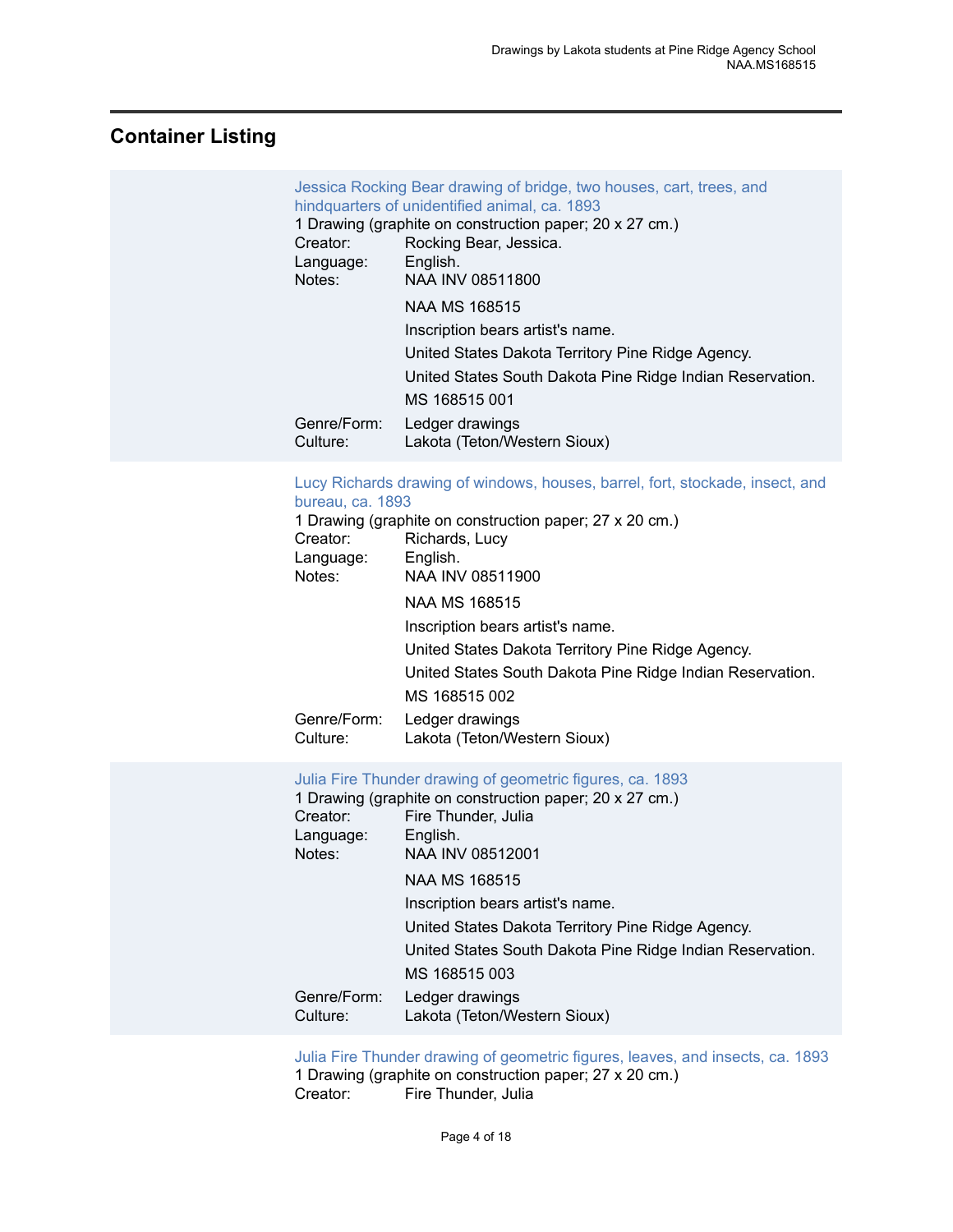| Language:<br>Notes:     | English.<br>NAA INV 08512002                              |
|-------------------------|-----------------------------------------------------------|
|                         | NAA MS 168515                                             |
|                         | United States Dakota Territory Pine Ridge Agency.         |
|                         | United States South Dakota Pine Ridge Indian Reservation. |
|                         | MS 168515 004                                             |
| Genre/Form:<br>Culture: | Ledger drawings<br>Lakota (Teton/Western Sioux)           |

|                         | Albert Poor Bear drawing of various objects, animals, and plants, ca. 1893<br>1 Drawing (graphite on construction paper; 27 x 20 cm.) |
|-------------------------|---------------------------------------------------------------------------------------------------------------------------------------|
| Creator:<br>Language:   | Poor Bear, Albert<br>English.                                                                                                         |
| Notes:                  | NAA INV 08512101                                                                                                                      |
|                         | NAA MS 168515                                                                                                                         |
|                         | Inscription bears artist's name.                                                                                                      |
|                         | United States Dakota Territory Pine Ridge Agency.                                                                                     |
|                         | United States South Dakota Pine Ridge Indian Reservation.                                                                             |
|                         | MS 168515 005                                                                                                                         |
| Genre/Form:<br>Culture: | Ledger drawings<br>Lakota (Teton/Western Sioux)                                                                                       |

#### [Albert Poor Bear drawing of various objects, sunset, and birds, ca. 1893](https://ids.si.edu/ids/deliveryService?id=NMNH-168515_08512102)

|             | 1 Drawing (graphite on construction paper; 27 x 20 cm.)   |
|-------------|-----------------------------------------------------------|
| Creator:    | Poor Bear, Albert                                         |
| Language:   | English.                                                  |
| Notes:      | NAA INV 08512102                                          |
|             | NAA MS 168515                                             |
|             | Inscription bears artist's name.                          |
|             | United States Dakota Territory Pine Ridge Agency.         |
|             | United States South Dakota Pine Ridge Indian Reservation. |
|             | MS 168515 006                                             |
| Genre/Form: | Ledger drawings                                           |
| Culture:    | Lakota (Teton/Western Sioux)                              |

# [William White Belly drawing of bureau, plants, and birds, ca. 1893](https://ids.si.edu/ids/deliveryService?id=NMNH-168515_08512201)

|             | 1 Drawing (graphite on construction paper; 20 x 27 cm.)   |
|-------------|-----------------------------------------------------------|
| Creator:    | White Belly, William                                      |
| Language:   | English.                                                  |
| Notes:      | NAA INV 08512201                                          |
|             | NAA MS 168515                                             |
|             | Inscription bears artist's name.                          |
|             | United States Dakota Territory Pine Ridge Agency.         |
|             | United States South Dakota Pine Ridge Indian Reservation. |
|             | MS 168515 007                                             |
| Genre/Form: | Ledger drawings                                           |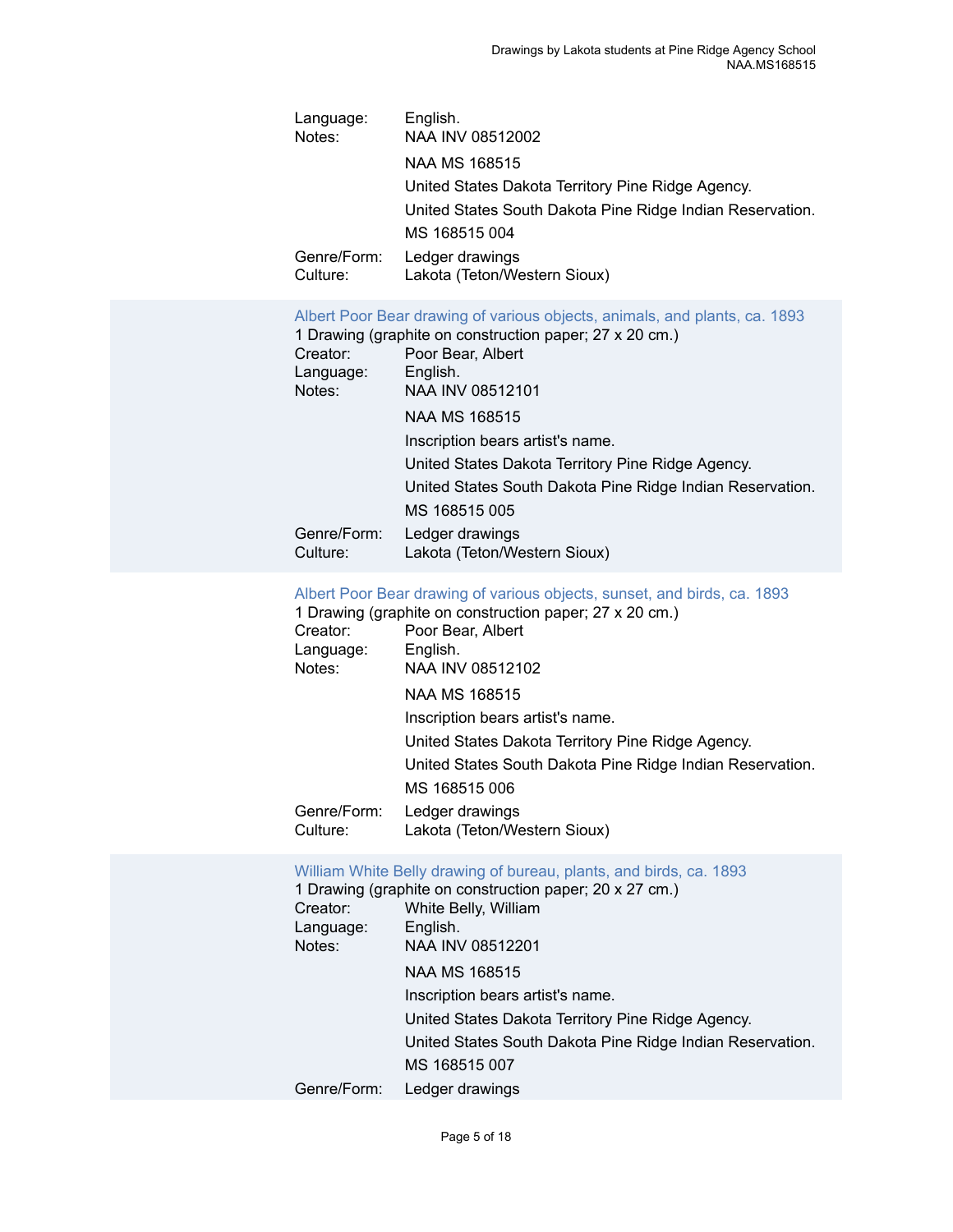| Culture: |  | Lakota (Teton/Western Sioux) |  |
|----------|--|------------------------------|--|
|----------|--|------------------------------|--|

#### [William White Belly drawing of potted plant, ca. 1893](https://ids.si.edu/ids/deliveryService?id=NMNH-168515_08512202)

| 1 Drawing (graphite on construction paper; 27 x 20 cm.)   |
|-----------------------------------------------------------|
| White Belly, William                                      |
| English.                                                  |
| NAA INV 08512202                                          |
| NAA MS 168515                                             |
| United States Dakota Territory Pine Ridge Agency.         |
| United States South Dakota Pine Ridge Indian Reservation. |
| MS 168515 008                                             |
| Ledger drawings<br>Lakota (Teton/Western Sioux)           |
|                                                           |

#### [Frances](https://ids.si.edu/ids/deliveryService?id=NMNH-168515_08512300) T. drawing of objects and plants, ca. 1893

|             | 1 Drawing (graphite on construction paper; 27 x 20 cm.)   |
|-------------|-----------------------------------------------------------|
| Creator:    | T., Frances                                               |
| Language:   | English.                                                  |
| Notes:      | NAA INV 08512300                                          |
|             | NAA MS 168515                                             |
|             | Inscription bears artist's name.                          |
|             | United States Dakota Territory Pine Ridge Agency.         |
|             | United States South Dakota Pine Ridge Indian Reservation. |
|             | MS 168515 009                                             |
| Genre/Form: | Ledger drawings                                           |
| Culture:    | Lakota (Teton/Western Sioux)                              |

#### [Ada Fore Head drawing of various objects and animals including rake,](https://ids.si.edu/ids/deliveryService?id=NMNH-168515_08512400) [butterfly and net, basket of fruit, plants, house, wheel and cat, ca. 1893](https://ids.si.edu/ids/deliveryService?id=NMNH-168515_08512400)

|                         | 1 Drawing (graphite on construction paper; 27 x 20 cm.)   |
|-------------------------|-----------------------------------------------------------|
| Creator:                | Fore Head, Ada                                            |
| Language:               | English.                                                  |
| Notes:                  | NAA INV 08512400                                          |
|                         | NAA MS 168515                                             |
|                         | Inscription bears artist's name.                          |
|                         | United States Dakota Territory Pine Ridge Agency.         |
|                         | United States South Dakota Pine Ridge Indian Reservation. |
|                         | MS 168515 010                                             |
| Genre/Form:<br>Culture: | Ledger drawings<br>Lakota (Teton/Western Sioux)           |
|                         |                                                           |

[Anonymous Lakota student drawing of circles transformed into other shapes](https://ids.si.edu/ids/deliveryService?id=NMNH-168515_08512501) [and objects, ca. 1893](https://ids.si.edu/ids/deliveryService?id=NMNH-168515_08512501) 1 Drawing (graphite on construction paper; 27 x 20 cm.) Language:<br>Notes: NAA INV 08512501 NAA MS 168515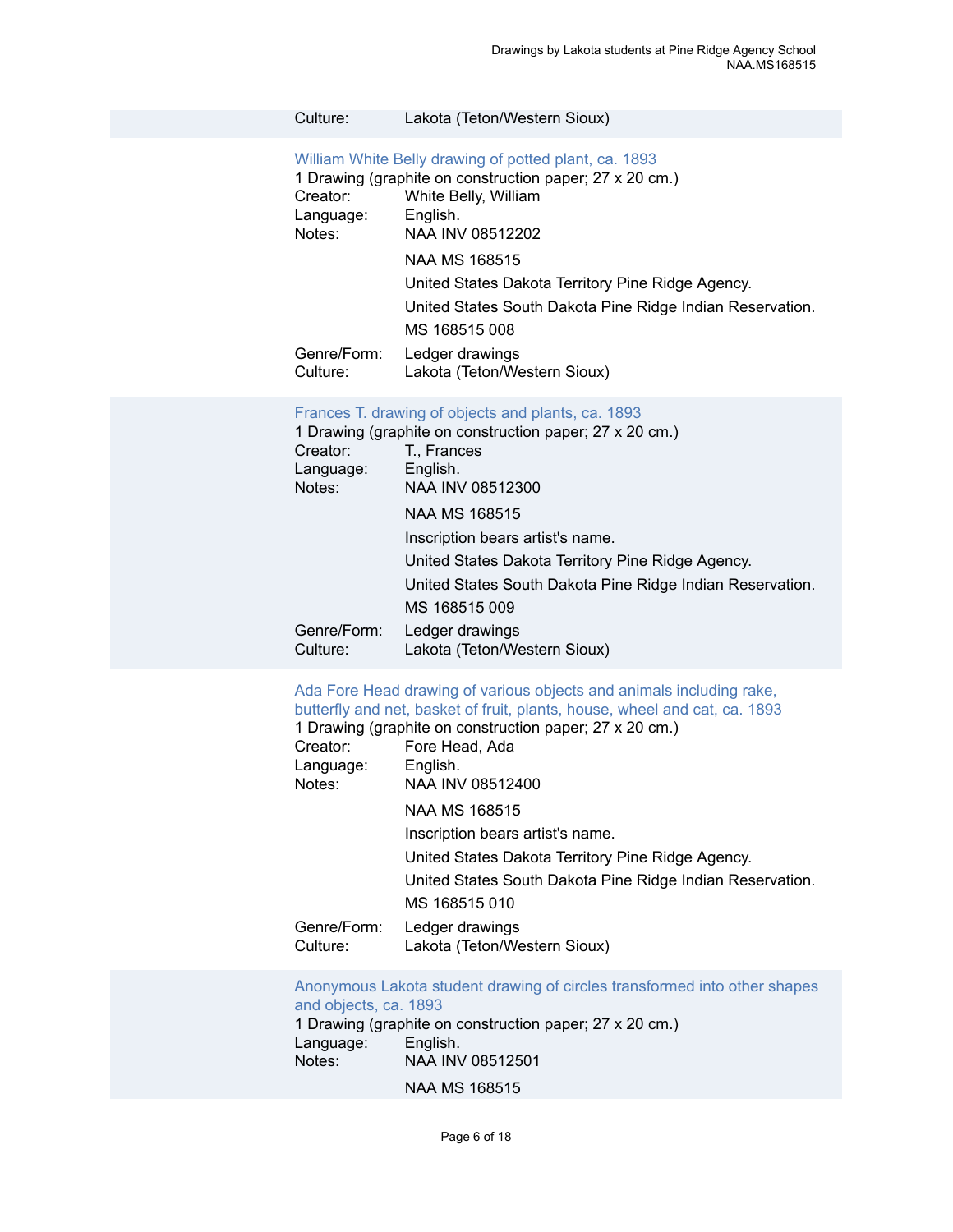|             | Inscription reads "Cow boys."                             |
|-------------|-----------------------------------------------------------|
|             | United States Dakota Territory Pine Ridge Agency.         |
|             | United States South Dakota Pine Ridge Indian Reservation. |
|             | MS 168515 011                                             |
| Genre/Form: | Ledger drawings                                           |
| Culture:    | Lakota (Teton/Western Sioux)                              |

#### [Anonymous Lakota student drawing of circles and doodles, ca. 1893](https://ids.si.edu/ids/deliveryService?id=NMNH-168515_08512502)

|                         | 1 Drawing (graphite on construction paper; 27 x 20 cm.)   |
|-------------------------|-----------------------------------------------------------|
| Language:               | English.                                                  |
| Notes:                  | NAA INV 08512502                                          |
|                         | <b>NAA MS 168515</b>                                      |
|                         | United States Dakota Territory Pine Ridge Agency.         |
|                         | United States South Dakota Pine Ridge Indian Reservation. |
|                         | MS 168515 012                                             |
| Genre/Form:<br>Culture: | Ledger drawings<br>Lakota (Teton/Western Sioux)           |
|                         |                                                           |

#### [Willie White drawing of various objects, including hats, plants, and sailboats,](https://ids.si.edu/ids/deliveryService?id=NMNH-168515_08512601) [ca. 1893](https://ids.si.edu/ids/deliveryService?id=NMNH-168515_08512601)

|                         | 1 Drawing (graphite on construction paper; 27 x 20 cm.)   |
|-------------------------|-----------------------------------------------------------|
| Creator:                | White, Willie                                             |
| Language:               | English.                                                  |
| Notes:                  | NAA INV 08512601                                          |
|                         | NAA MS 168515                                             |
|                         | Inscription bears artist's name.                          |
|                         | United States Dakota Territory Pine Ridge Agency.         |
|                         | United States South Dakota Pine Ridge Indian Reservation. |
|                         | MS 168515 013                                             |
| Genre/Form:<br>Culture: | Ledger drawings<br>Lakota (Teton/Western Sioux)           |

#### [Willie White drawing of objects and houses, ca. 1893](https://ids.si.edu/ids/deliveryService?id=NMNH-168515_08512602)

|             | 1 Drawing (graphite on construction paper; 27 x 20 cm.)   |
|-------------|-----------------------------------------------------------|
| Creator:    | White, Willie                                             |
| Language:   | English.                                                  |
| Notes:      | NAA INV 08512602                                          |
|             | NAA MS 168515                                             |
|             | Inscription bears artist's name.                          |
|             | United States Dakota Territory Pine Ridge Agency.         |
|             | United States South Dakota Pine Ridge Indian Reservation. |
|             | MS 168515 014                                             |
| Genre/Form: | Ledger drawings                                           |
| Culture:    | Lakota (Teton/Western Sioux)                              |

[Willie Irving drawing of objects, birds, and a sailboat, ca. 1893](https://ids.si.edu/ids/deliveryService?id=NMNH-168515_08512700) 1 Drawing (graphite on construction paper; 27 x 20 cm.)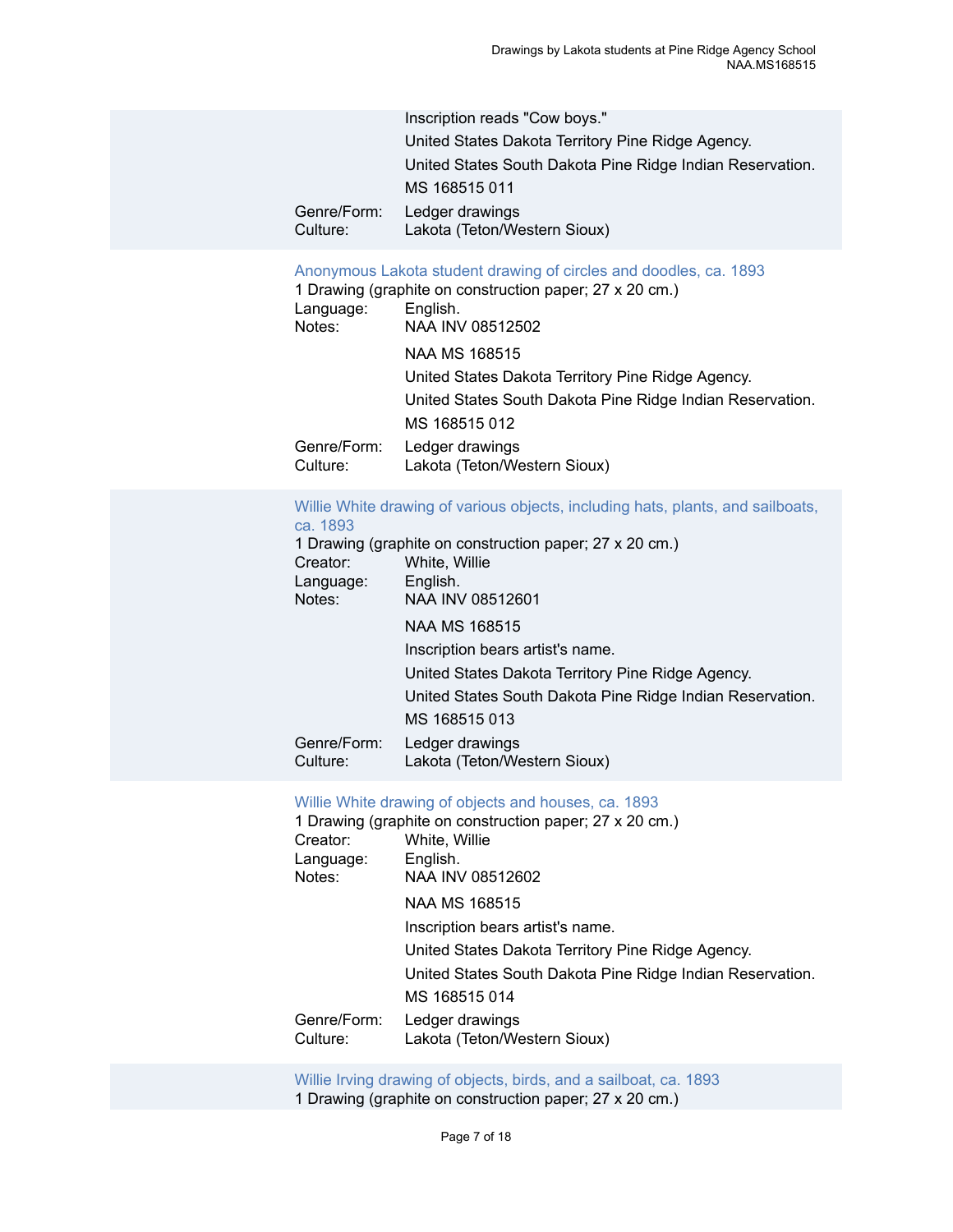| Creator:<br>Language:<br>Notes:<br>Genre/Form:<br>Culture:                                  | Irving, Willie<br>English.<br>NAA INV 08512700<br><b>NAA MS 168515</b><br>Inscription bears artist's name.<br>United States Dakota Territory Pine Ridge Agency.<br>United States South Dakota Pine Ridge Indian Reservation.<br>MS 168515 015<br>Ledger drawings<br>Lakota (Teton/Western Sioux)                                                                                                                                             |
|---------------------------------------------------------------------------------------------|----------------------------------------------------------------------------------------------------------------------------------------------------------------------------------------------------------------------------------------------------------------------------------------------------------------------------------------------------------------------------------------------------------------------------------------------|
| Creator:<br>Language:<br>Notes:<br>Genre/Form:<br>Culture:                                  | Lillie Allman drawing of bureaus, fruit, and houses, ca. 1893<br>1 Drawing (graphite on construction paper; 27 x 20 cm.)<br>Allman, Lillie<br>English.<br>NAA INV 08512800<br><b>NAA MS 168515</b><br>Inscription bears artist's name.<br>United States Dakota Territory Pine Ridge Agency.<br>United States South Dakota Pine Ridge Indian Reservation.<br>MS 168515 016<br>Ledger drawings<br>Lakota (Teton/Western Sioux)                 |
| insects, and scythe, ca. 1893<br>Creator:<br>Language:<br>Notes:<br>Genre/Form:<br>Culture: | Lucy Richards drawing of various objects, including wheel, containers, fruit,<br>1 Drawing (graphite on construction paper; 27 x 20 cm.)<br>Richards, Lucy<br>English.<br>NAA INV 08512900<br><b>NAA MS 168515</b><br>Inscription bears artist's name.<br>United States Dakota Territory Pine Ridge Agency.<br>United States South Dakota Pine Ridge Indian Reservation.<br>MS 168515 017<br>Ledger drawings<br>Lakota (Teton/Western Sioux) |
| Image(s)<br>Image(s)<br>Creator:<br>Language:<br>Notes:                                     | James Black Bull drawing of various objects, ca. 1893<br>1 Drawing (graphite on construction paper; 27 x 20 cm.)<br>Black Bull, James<br>English.<br>NAA INV 08513001                                                                                                                                                                                                                                                                        |

NAA MS 168515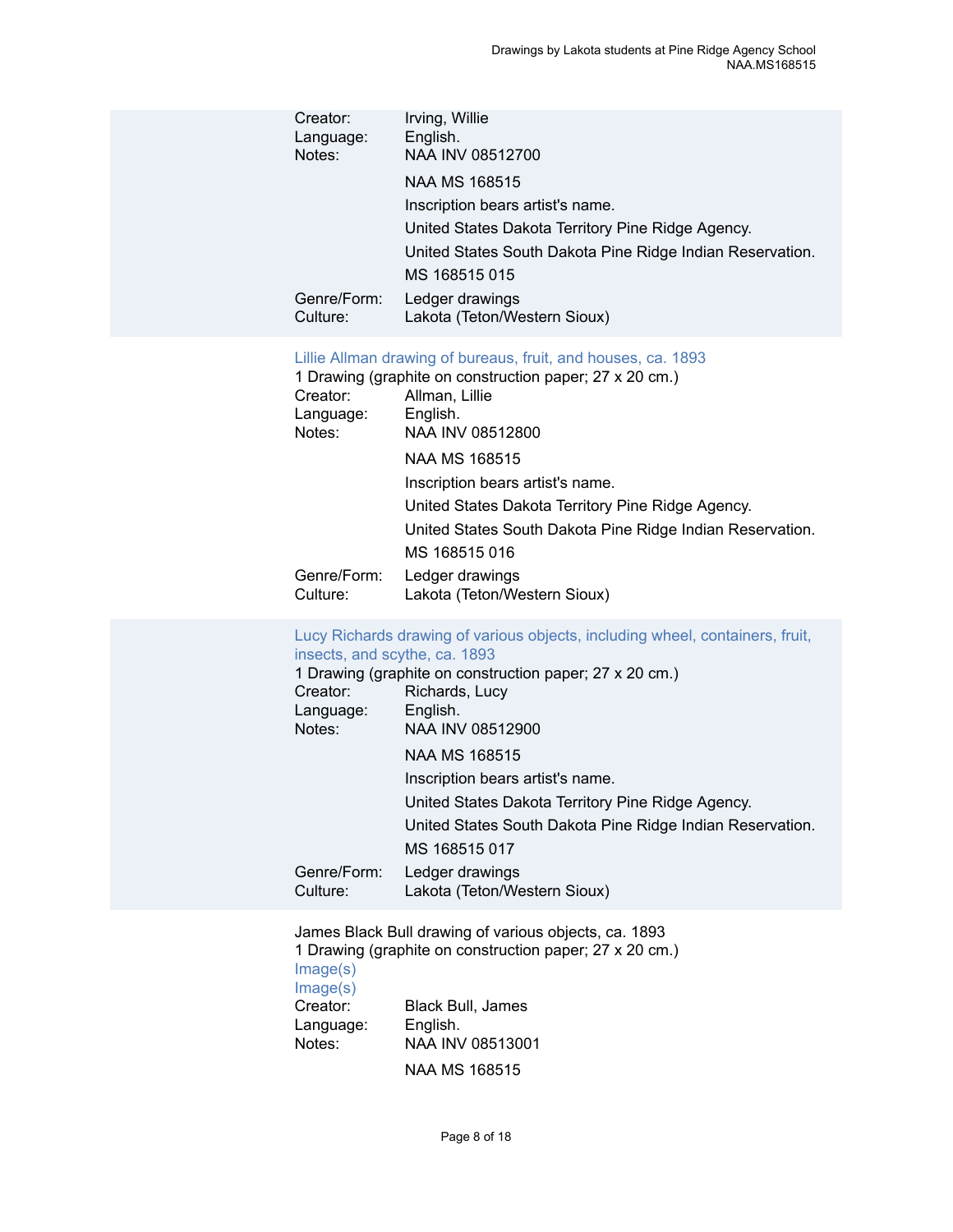Inscription bears artist's name. Additional inscription on verso reads "Josiah Eagle Horn." United States Dakota Territory Pine Ridge Agency. United States South Dakota Pine Ridge Indian Reservation. MS 168515 018 Genre/Form: Ledger drawings<br>Culture: Lakota (Teton/We Lakota (Teton/Western Sioux)

#### [Silas Rocking Bear drawing of an elephant, a spider web, and geometric](https://ids.si.edu/ids/deliveryService?id=NMNH-168515_08513101) [shapes, ca. 1893](https://ids.si.edu/ids/deliveryService?id=NMNH-168515_08513101)

| Creator:<br>Language:<br>Notes: | 1 Drawing (graphite on construction paper; 27 x 20 cm.)<br>Rocking Bear, Silas<br>English.<br>NAA INV 08513101 |
|---------------------------------|----------------------------------------------------------------------------------------------------------------|
|                                 | NAA MS 168515                                                                                                  |
|                                 | Inscription bears artist's name.                                                                               |
|                                 | United States Dakota Territory Pine Ridge Agency.                                                              |
|                                 | United States South Dakota Pine Ridge Indian Reservation.                                                      |
|                                 | MS 168515 020                                                                                                  |
| Genre/Form:<br>Culture:         | Ledger drawings<br>Lakota (Teton/Western Sioux)                                                                |
|                                 |                                                                                                                |

#### [Silas Rocking Bear drawing of an elephant, acorns, and several other objects,](https://ids.si.edu/ids/deliveryService?id=NMNH-168515_08513102) [ca. 1893](https://ids.si.edu/ids/deliveryService?id=NMNH-168515_08513102)

|                         | 1 Drawing (graphite on construction paper; 27 x 20 cm.)   |
|-------------------------|-----------------------------------------------------------|
| Creator:                | Rocking Bear, Silas                                       |
| Language:               | English.                                                  |
| Notes:                  | NAA INV 08513102                                          |
|                         | NAA MS 168515                                             |
|                         | United States Dakota Territory Pine Ridge Agency.         |
|                         | United States South Dakota Pine Ridge Indian Reservation. |
|                         | MS 168515 021                                             |
| Genre/Form:<br>Culture: | Ledger drawings<br>Lakota (Teton/Western Sioux)           |

#### Carrie One F. drawing of [animals,](https://ids.si.edu/ids/deliveryService?id=NMNH-168515_08513200) plants, and objects, ca. 1893

|                         | 1 Drawing (graphite on construction paper; 20 x 27 cm.)   |
|-------------------------|-----------------------------------------------------------|
| Creator:                | One F., Carrie                                            |
| Language:               | English.                                                  |
| Notes:                  | NAA INV 08513200                                          |
|                         | NAA MS 168515                                             |
|                         | Inscription bears artist's name.                          |
|                         | United States Dakota Territory Pine Ridge Agency.         |
|                         | United States South Dakota Pine Ridge Indian Reservation. |
|                         | MS 168515 022                                             |
| Genre/Form:<br>Culture: | Ledger drawings<br>Lakota (Teton/Western Sioux)           |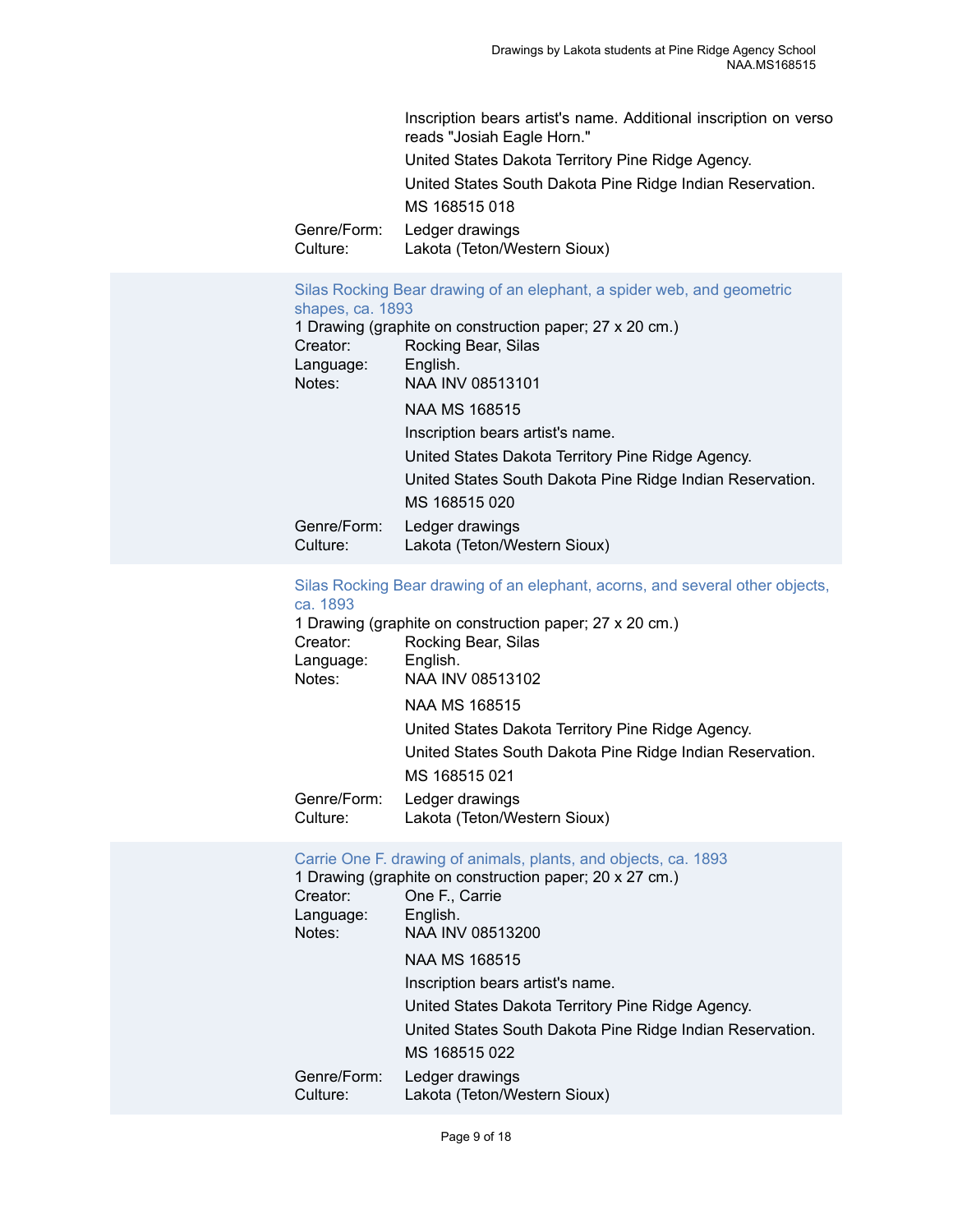#### [Willie White drawing of carts, flags, an animal head, and various objects, ca.](https://ids.si.edu/ids/deliveryService?id=NMNH-168515_08513301) [1893](https://ids.si.edu/ids/deliveryService?id=NMNH-168515_08513301)

1 Drawing (graphite on construction paper; 27 x 20 cm.) Creator: White, Willie Language: English. Notes: NAA INV 08513301 NAA MS 168515 Inscription bears artist's name. United States Dakota Territory Pine Ridge Agency. United States South Dakota Pine Ridge Indian Reservation. MS 168515 023 Genre/Form: Ledger drawings Culture: Lakota (Teton/Western Sioux)

#### [Willie White drawing of scythe, ca. 1893](https://ids.si.edu/ids/deliveryService?id=NMNH-168515_08513302)

|                                 | 1 Drawing (graphite on construction paper; 27 x 20 cm.)   |
|---------------------------------|-----------------------------------------------------------|
| Creator:<br>Language:<br>Notes: | White, Willie<br>English.<br>NAA INV 08513302             |
|                                 | NAA MS 168515                                             |
|                                 | United States Dakota Territory Pine Ridge Agency.         |
|                                 | United States South Dakota Pine Ridge Indian Reservation. |
|                                 | MS 168515 024                                             |
| Genre/Form:<br>Culture:         | Ledger drawings<br>Lakota (Teton/Western Sioux)           |

#### [George Rocking Bear drawing of fort, table, and various other objects, ca.](https://ids.si.edu/ids/deliveryService?id=NMNH-168515_08513400) [1893](https://ids.si.edu/ids/deliveryService?id=NMNH-168515_08513400)

|             | 1 Drawing (graphite on construction paper; 27 x 20 cm.)   |
|-------------|-----------------------------------------------------------|
| Creator:    | Rocking Bear, George                                      |
| Language:   | English.                                                  |
| Notes:      | NAA INV 08513400                                          |
|             | <b>NAA MS 168515</b>                                      |
|             | Inscription bears artist's name.                          |
|             | United States Dakota Territory Pine Ridge Agency.         |
|             | United States South Dakota Pine Ridge Indian Reservation. |
|             | MS 168515 025                                             |
| Genre/Form: | Ledger drawings                                           |
| Culture:    | Lakota (Teton/Western Sioux)                              |

[Benjamin](https://ids.si.edu/ids/deliveryService?id=NMNH-168515_08513500) Walks Round drawing of various objects, ca. 1893

1 Drawing (graphite on construction paper; 27 x 20 cm.) Creator: Walks Round, Benjamin Language: English. Notes: NAA INV 08513500 NAA MS 168515 United States Dakota Territory Pine Ridge Agency.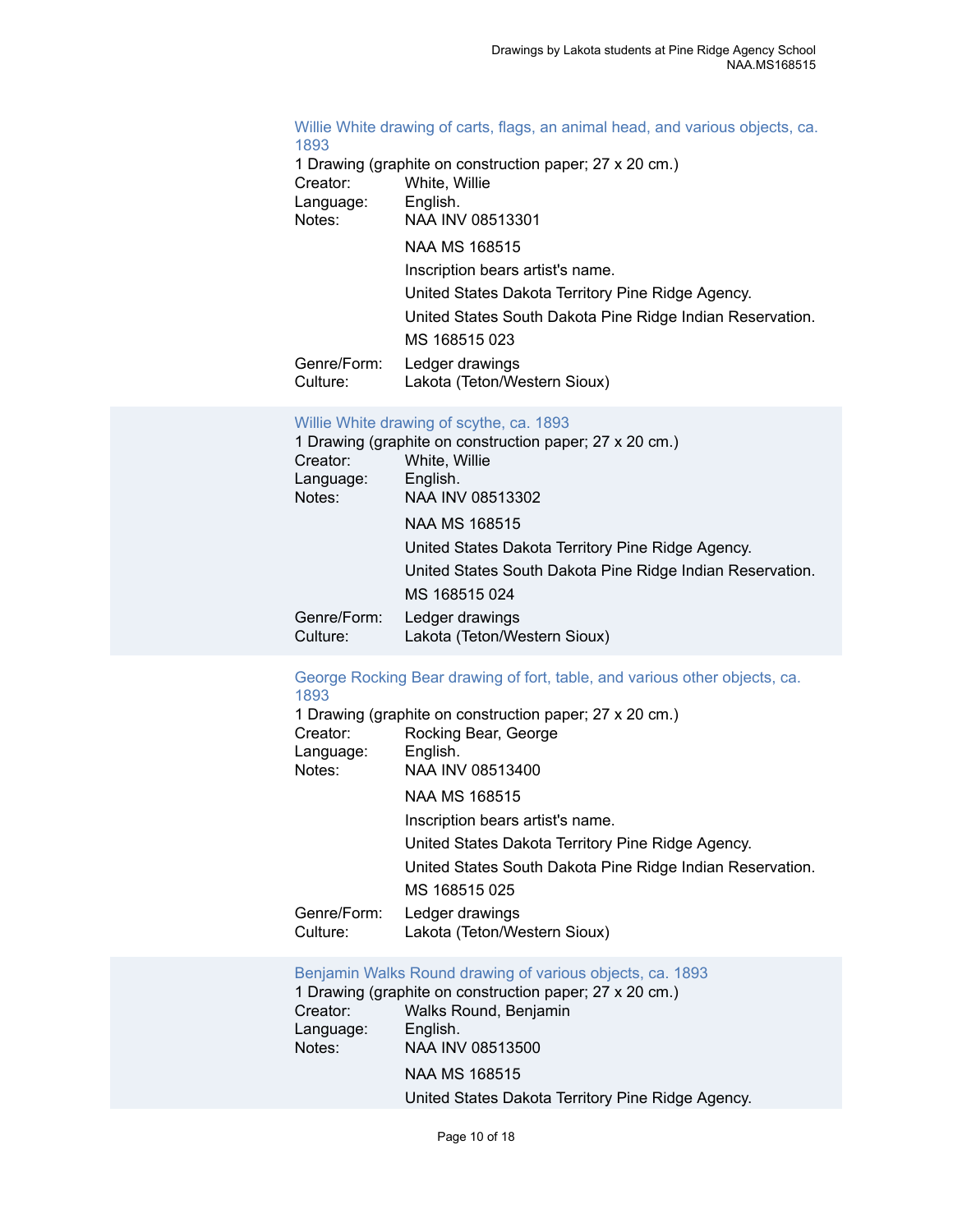|             | United States South Dakota Pine Ridge Indian Reservation. |
|-------------|-----------------------------------------------------------|
|             | MS 168515 026                                             |
| Genre/Form: | Ledger drawings                                           |
| Culture:    | Lakota (Teton/Western Sioux)                              |

[Edith Mountain Bird drawing of house, cross, and geometric figures, ca. 1893](https://ids.si.edu/ids/deliveryService?id=NMNH-168515_08513600)

|                         | 1 Drawing (graphite on construction paper; 27 x 20 cm.)   |
|-------------------------|-----------------------------------------------------------|
| Creator:                | Mountain Bird, Edith                                      |
| Language:               | English.                                                  |
| Notes:                  | NAA INV 08513600                                          |
|                         | NAA MS 168515                                             |
|                         | Inscription bears artist's name.                          |
|                         | United States Dakota Territory Pine Ridge Agency.         |
|                         | United States South Dakota Pine Ridge Indian Reservation. |
|                         | MS 168515 027                                             |
| Genre/Form:<br>Culture: | Ledger drawings<br>Lakota (Teton/Western Sioux)           |
|                         |                                                           |

#### [John Alder drawing of birds, pocket knives, ships, and various other objects,](https://ids.si.edu/ids/deliveryService?id=NMNH-168515_08513701) [ca. 1893](https://ids.si.edu/ids/deliveryService?id=NMNH-168515_08513701)

|                         | 1 Drawing (graphite on construction paper; 27 x 20 cm.)   |
|-------------------------|-----------------------------------------------------------|
| Creator:                | Alder, John                                               |
| Language:               | English.                                                  |
| Notes:                  | NAA INV 08513701                                          |
|                         | NAA MS 168515                                             |
|                         | Inscription bears artist's name.                          |
|                         | United States Dakota Territory Pine Ridge Agency.         |
|                         | United States South Dakota Pine Ridge Indian Reservation. |
|                         | MS 168515 028                                             |
| Genre/Form:<br>Culture: | Ledger drawings<br>Lakota (Teton/Western Sioux)           |

#### John Alder drawing of mitten, [geometric](https://ids.si.edu/ids/deliveryService?id=NMNH-168515_08513702) figures, a tuber, and a duck with [duckings, ca. 1893](https://ids.si.edu/ids/deliveryService?id=NMNH-168515_08513702)

|             | 1 Drawing (graphite on construction paper; 27 x 20 cm.)   |
|-------------|-----------------------------------------------------------|
| Creator:    | Alder, John                                               |
| Language:   | English.                                                  |
| Notes:      | NAA INV 08513702                                          |
|             | NAA MS 168515                                             |
|             | Inscription bears artist's name.                          |
|             | United States Dakota Territory Pine Ridge Agency.         |
|             | United States South Dakota Pine Ridge Indian Reservation. |
|             | MS 168515 029                                             |
| Genre/Form: | Ledger drawings                                           |
| Culture:    | Lakota (Teton/Western Sioux)                              |

[Anonymous Lakota student drawing of figures, plants, and doodles, ca. 1893](https://ids.si.edu/ids/deliveryService?id=NMNH-168515_08513801)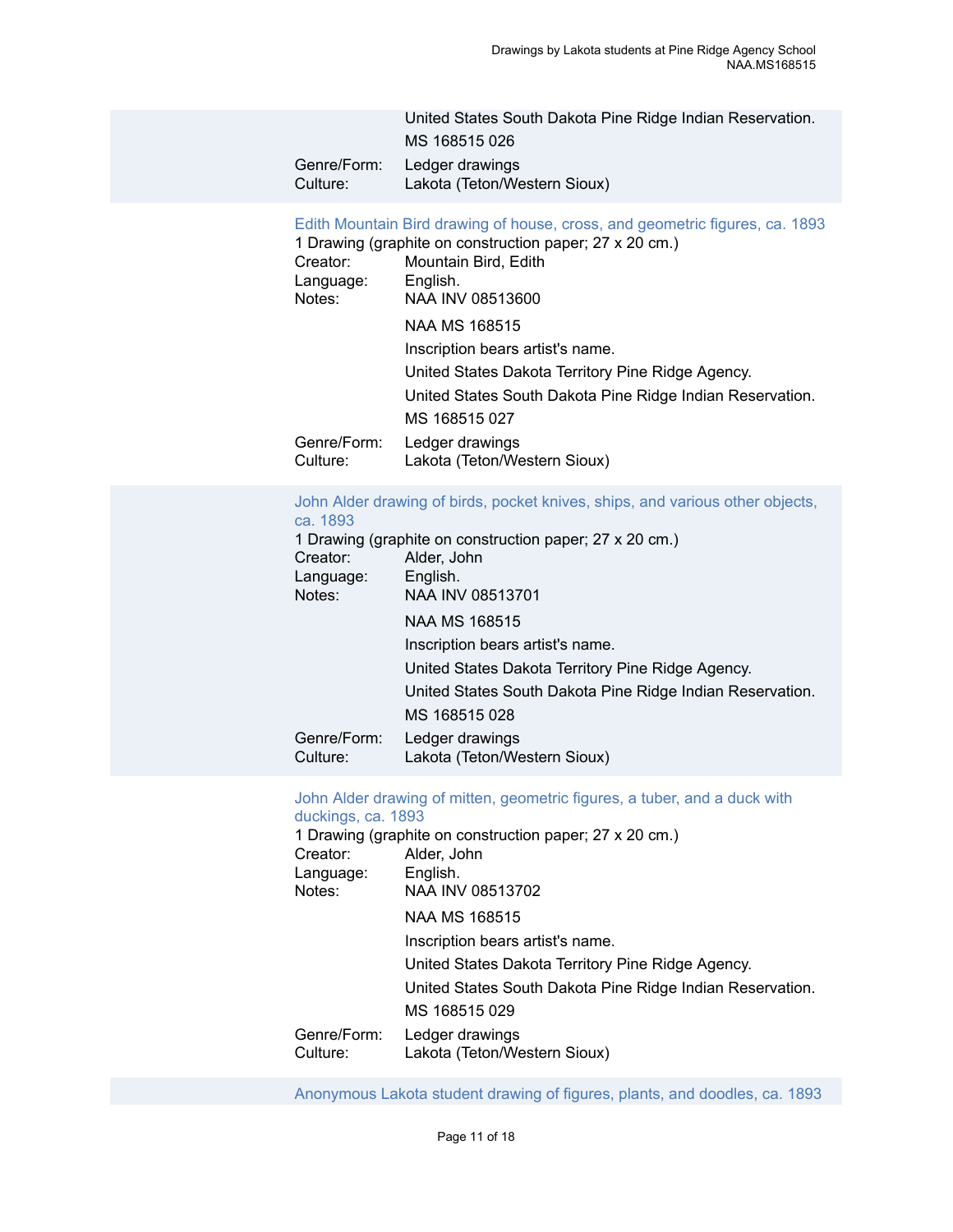| Language:<br>Notes:<br>Genre/Form:<br>Culture:             | 1 Drawing (graphite on construction paper; 27 x 20 cm.)<br>English.<br>NAA INV 08513801<br><b>NAA MS 168515</b><br>United States Dakota Territory Pine Ridge Agency.<br>United States South Dakota Pine Ridge Indian Reservation.<br>MS 168515 030<br>Ledger drawings<br>Lakota (Teton/Western Sioux)                                                                                                                                                     |
|------------------------------------------------------------|-----------------------------------------------------------------------------------------------------------------------------------------------------------------------------------------------------------------------------------------------------------------------------------------------------------------------------------------------------------------------------------------------------------------------------------------------------------|
| Language:<br>Notes:<br>Genre/Form:<br>Culture:             | Anonymous Lakota student drawing of doodles, ca. 1893<br>1 Drawing (graphite on construction paper; 27 x 20 cm.)<br>English.<br>NAA INV 08513802<br><b>NAA MS 168515</b><br>Inscription bears artist's name.<br>United States Dakota Territory Pine Ridge Agency.<br>United States South Dakota Pine Ridge Indian Reservation.<br>MS 168515 031<br>Ledger drawings<br>Lakota (Teton/Western Sioux)                                                        |
| Creator:<br>Language:<br>Notes:<br>Genre/Form:<br>Culture: | Lucy Bald Eagle drawing of apples, house, cups, and doodles, ca. 1893<br>1 Drawing (graphite and colored pencil on construction paper; 27 x 20 cm.)<br>Bald Eagle, Lucy<br>English.<br>NAA INV 08513901<br><b>NAA MS 168515</b><br>Inscription bears artist's name.<br>United States Dakota Territory Pine Ridge Agency.<br>United States South Dakota Pine Ridge Indian Reservation.<br>MS 168515 032<br>Ledger drawings<br>Lakota (Teton/Western Sioux) |
|                                                            | Lucy Bald Eagle drawing of doodles, ca. 1893<br>1 Drawing (graphite on construction paper; 27 x 20 cm.)                                                                                                                                                                                                                                                                                                                                                   |

|                         | 1 Drawing (graphite on construction paper; 27 x 20 cm.)   |
|-------------------------|-----------------------------------------------------------|
| Creator:                | Bald Eagle, Lucy                                          |
| Language:               | English.                                                  |
| Notes:                  | NAA INV 08513902                                          |
|                         | NAA MS 168515                                             |
|                         | United States Dakota Territory Pine Ridge Agency.         |
|                         | United States South Dakota Pine Ridge Indian Reservation. |
|                         | MS 168515 033                                             |
| Genre/Form:<br>Culture: | Ledger drawings<br>Lakota (Teton/Western Sioux)           |
|                         |                                                           |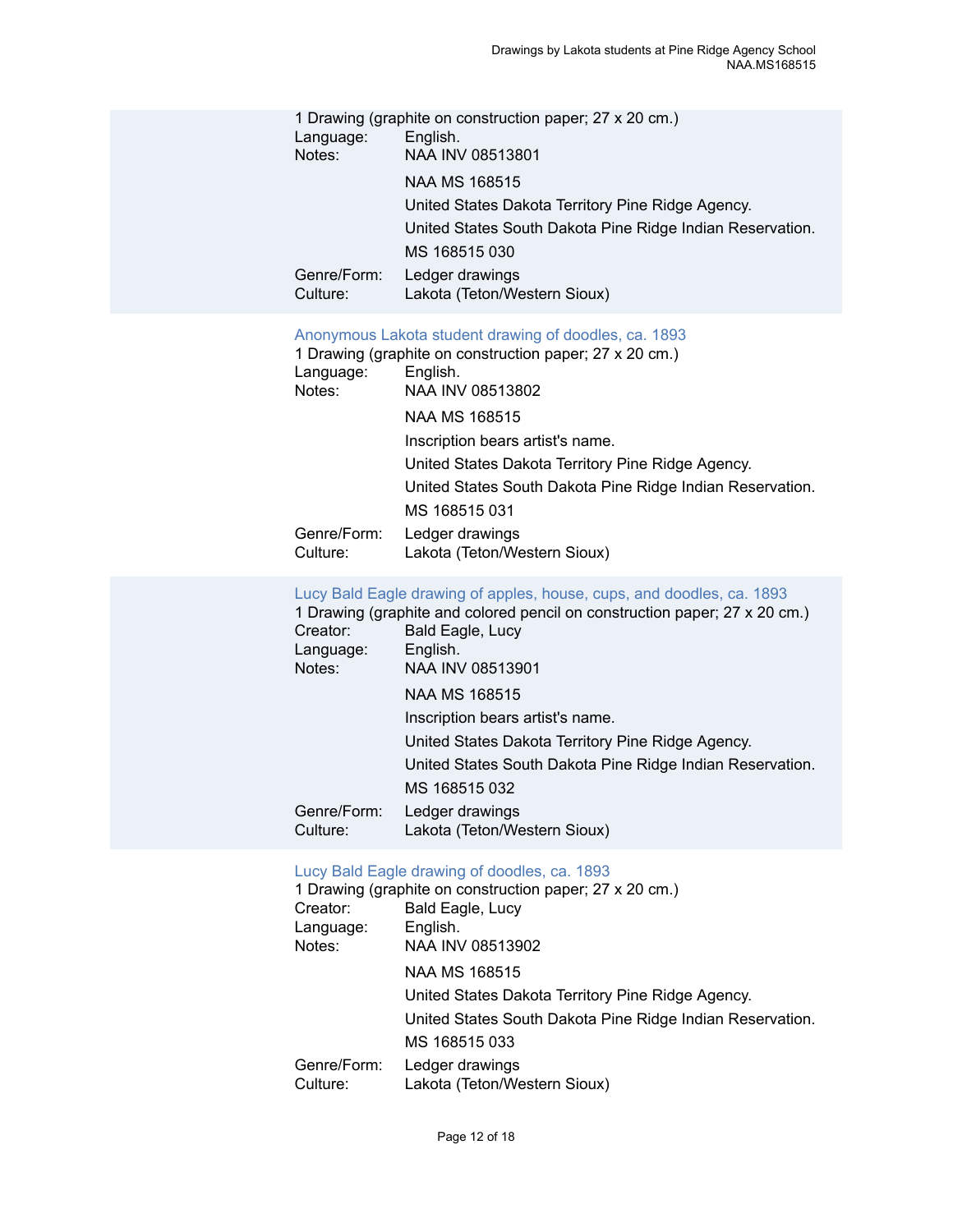[Anonymous Lakota student drawing of flags, fruit, leaf, cup, stick figure, cross](https://ids.si.edu/ids/deliveryService?id=NMNH-168515_08514001) [and geometric shapes, ca. 1893](https://ids.si.edu/ids/deliveryService?id=NMNH-168515_08514001)

1 Drawing (graphite on construction paper; 27 x 20 cm.) Language: English. Notes: NAA INV 08514001 NAA MS 168515 Inscription reads "Ogalalla [sic] Bra[...]." United States Dakota Territory Pine Ridge Agency. United States South Dakota Pine Ridge Indian Reservation. MS 168515 034 Genre/Form: Ledger drawings<br>Culture: Lakota (Teton/We Lakota (Teton/Western Sioux)

[Anonymous](https://ids.si.edu/ids/deliveryService?id=NMNH-168515_08514002) Lakota student drawing of anchor, plants, and hat, ca. 1893

|             | 1 Drawing (graphite on construction paper; 27 x 20 cm.)   |
|-------------|-----------------------------------------------------------|
| Language:   | English.                                                  |
| Notes:      | NAA INV 08514002                                          |
|             | NAA MS 168515                                             |
|             | United States Dakota Territory Pine Ridge Agency.         |
|             | United States South Dakota Pine Ridge Indian Reservation. |
|             | MS 168515 035                                             |
| Genre/Form: | Ledger drawings                                           |
| Culture:    | Lakota (Teton/Western Sioux)                              |

#### [George No Braid drawing of leaves, snake, and various objects, ca. 1893](https://ids.si.edu/ids/deliveryService?id=NMNH-168515_08514101)

|                         | 1 Drawing (graphite on construction paper; 27 x 20 cm.)   |
|-------------------------|-----------------------------------------------------------|
| Creator:                | No Braid, George                                          |
| Language:               | English.                                                  |
| Notes:                  | NAA INV 08514101                                          |
|                         | NAA MS 168515                                             |
|                         | Inscription bears artist's name.                          |
|                         | United States Dakota Territory Pine Ridge Agency.         |
|                         | United States South Dakota Pine Ridge Indian Reservation. |
|                         | MS 168515 036                                             |
| Genre/Form:<br>Culture: | Ledger drawings<br>Lakota (Teton/Western Sioux)           |

#### [George No Braid drawing of plants, hats, and various objects, ca. 1893](https://ids.si.edu/ids/deliveryService?id=NMNH-168515_08514102)

| 1 Drawing (graphite on construction paper; 27 x 20 cm.)   |
|-----------------------------------------------------------|
| No Braid, George                                          |
| English.                                                  |
| NAA INV 08514102                                          |
| <b>NAA MS 168515</b>                                      |
| Inscription reads "Cow boys."                             |
| United States Dakota Territory Pine Ridge Agency.         |
| United States South Dakota Pine Ridge Indian Reservation. |
|                                                           |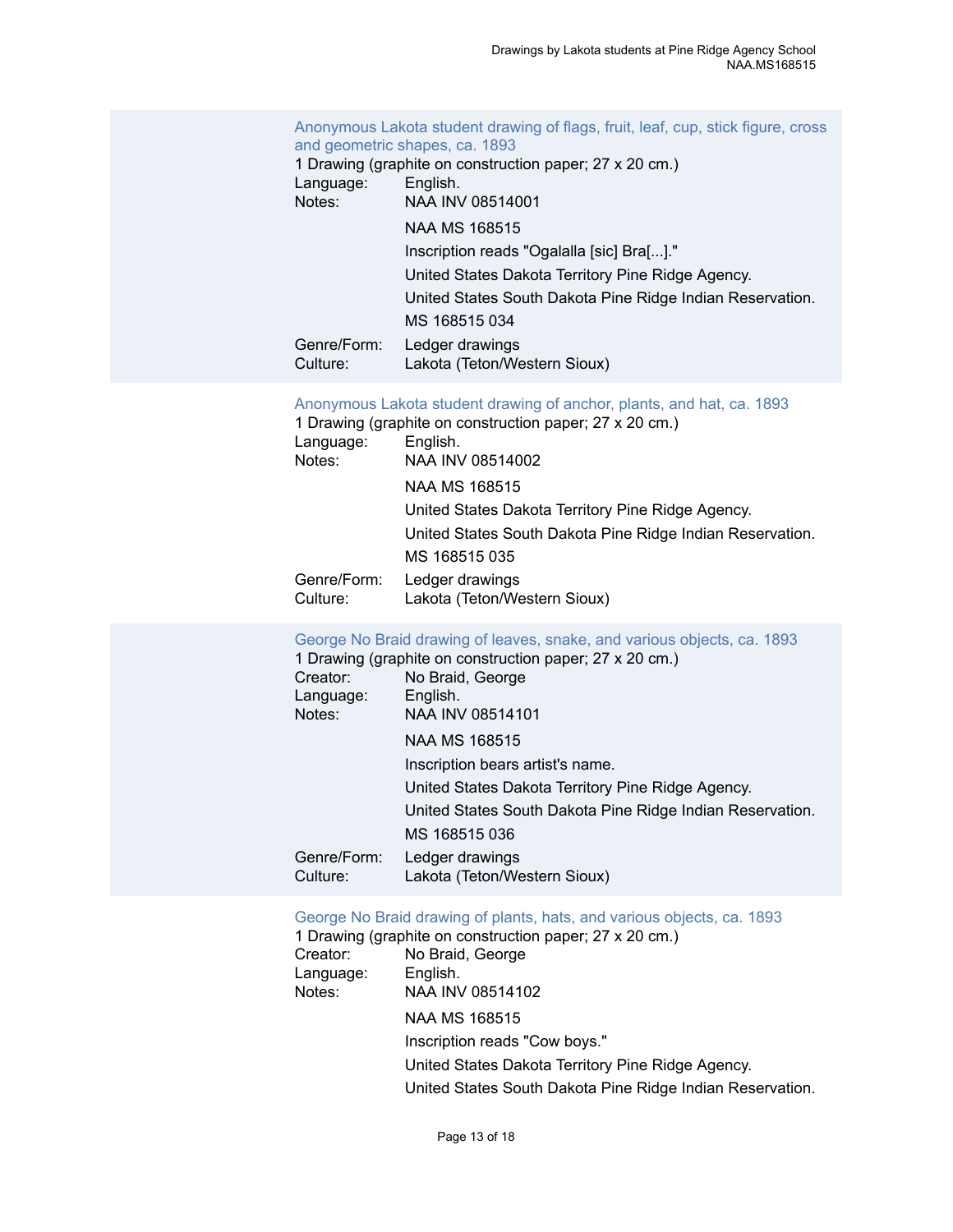|             | MS 168515 037                |
|-------------|------------------------------|
| Genre/Form: | Ledger drawings              |
| Culture: .  | Lakota (Teton/Western Sioux) |

| Susie Rocky Bear drawing of plants, fruit, and various objects, ca. 1893<br>1 Drawing (graphite on construction paper; 27 x 20 cm.) |
|-------------------------------------------------------------------------------------------------------------------------------------|
| Rocky Bear, Susie                                                                                                                   |
| English.                                                                                                                            |
| NAA INV 08514200                                                                                                                    |
| NAA MS 168515                                                                                                                       |
| Inscription bears artist's name.                                                                                                    |
| United States Dakota Territory Pine Ridge Agency.                                                                                   |
| United States South Dakota Pine Ridge Indian Reservation.                                                                           |
| MS 168515 038                                                                                                                       |
| Ledger drawings<br>Lakota (Teton/Western Sioux)                                                                                     |
|                                                                                                                                     |

[Lucy Bald Eagle drawing of plants, birds, and various objects, ca. 1893](https://ids.si.edu/ids/deliveryService?id=NMNH-168515_08514300)

|             | 1 Drawing (graphite on construction paper; 27 x 20 cm.)   |
|-------------|-----------------------------------------------------------|
| Creator:    | Bald Eagle, Lucy                                          |
| Language:   | English.                                                  |
| Notes:      | NAA INV 08514300                                          |
|             | NAA MS 168515                                             |
|             | Inscription bears artist's name.                          |
|             | United States Dakota Territory Pine Ridge Agency.         |
|             | United States South Dakota Pine Ridge Indian Reservation. |
|             | MS 168515 039                                             |
| Genre/Form: | Ledger drawings                                           |
| Culture:    | Lakota (Teton/Western Sioux)                              |

[Josiah Eagle Horn drawing of fruit and leaves, ca. 1893](https://ids.si.edu/ids/deliveryService?id=NMNH-168515_08514401)

|             | 1 Drawing (graphite on construction paper; 27 x 20 cm.)   |
|-------------|-----------------------------------------------------------|
| Creator:    | Eagle Horn, Josiah                                        |
| Language:   | English.                                                  |
| Notes:      | NAA INV 08514401                                          |
|             | NAA MS 168515                                             |
|             | Inscription bears artist's name.                          |
|             | United States Dakota Territory Pine Ridge Agency.         |
|             | United States South Dakota Pine Ridge Indian Reservation. |
|             | MS 168515 040                                             |
| Genre/Form: | Ledger drawings                                           |
| Culture:    | Lakota (Teton/Western Sioux)                              |

[Josiah Eagle Horn drawing of vegetation and various objects, ca. 1893](https://ids.si.edu/ids/deliveryService?id=NMNH-168515_08514402)

1 Drawing (graphite on construction paper; 27 x 20 cm.) Creator: Eagle Horn, Josiah<br>Language: English. Language:<br>Notes: NAA INV 08514402

Page 14 of 18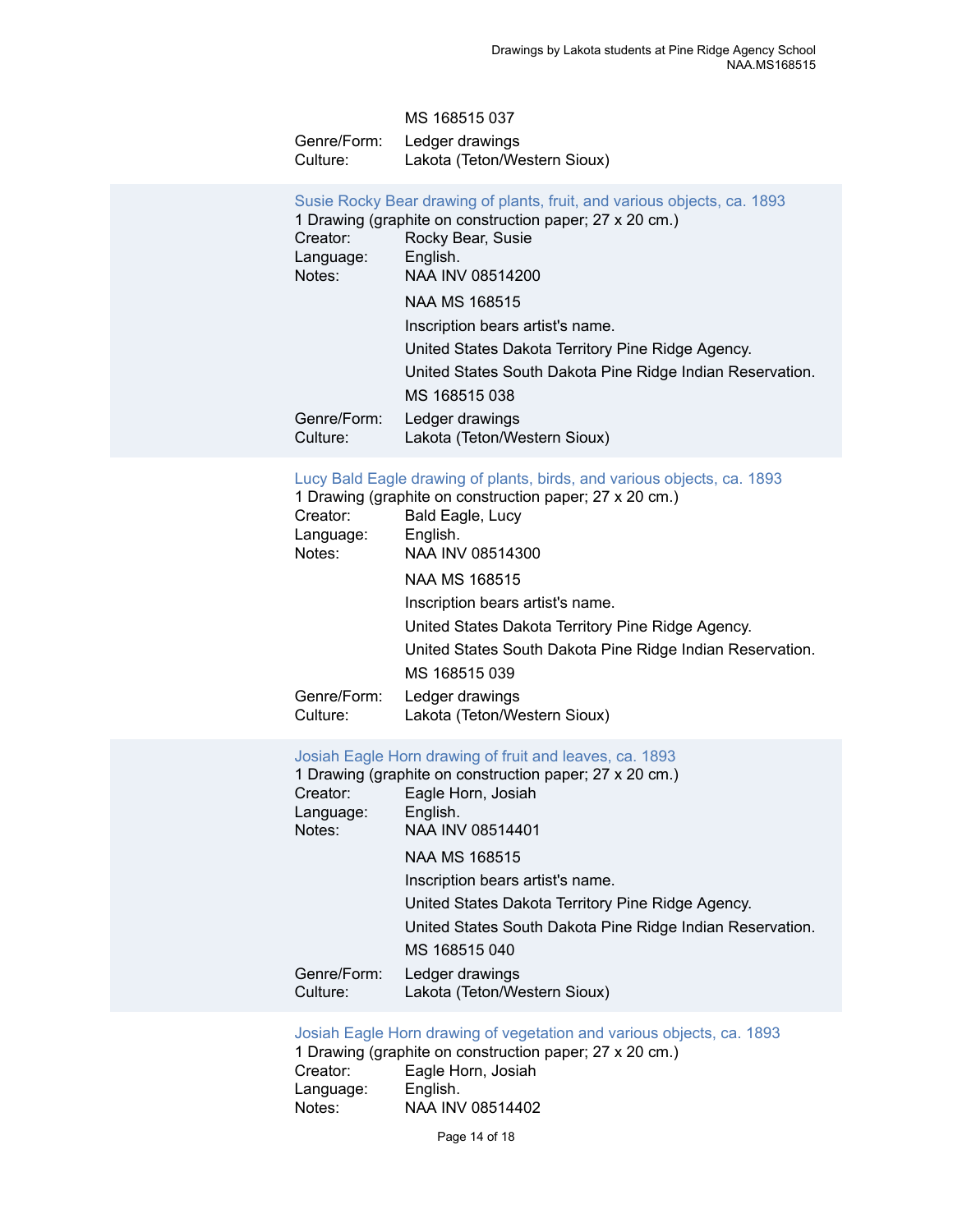|             | <b>NAA MS 168515</b>                                      |
|-------------|-----------------------------------------------------------|
|             | United States Dakota Territory Pine Ridge Agency.         |
|             | United States South Dakota Pine Ridge Indian Reservation. |
|             | MS 168515 041                                             |
| Genre/Form: | Ledger drawings                                           |
| Culture:    | Lakota (Teton/Western Sioux)                              |

#### [Anonymous Lakota student drawing of vegetation and various objects, ca.](https://ids.si.edu/ids/deliveryService?id=NMNH-168515_08514501) [1893](https://ids.si.edu/ids/deliveryService?id=NMNH-168515_08514501)

|             | 1 Drawing (graphite on construction paper; 27 x 20 cm.)   |
|-------------|-----------------------------------------------------------|
| Language:   | English.                                                  |
| Notes:      | NAA INV 08514501                                          |
|             | NAA MS 168515                                             |
|             | United States Dakota Territory Pine Ridge Agency.         |
|             | United States South Dakota Pine Ridge Indian Reservation. |
|             | MS 168515 042                                             |
| Genre/Form: | Ledger drawings                                           |
| Culture:    | Lakota (Teton/Western Sioux)                              |

#### [Anonymous Lakota student drawing of two birds and bottles, ca. 1893](https://ids.si.edu/ids/deliveryService?id=NMNH-168515_08514502)

|                         | 1 Drawing (graphite on construction paper; 27 x 20 cm.)   |
|-------------------------|-----------------------------------------------------------|
| Language:               | English.                                                  |
| Notes:                  | NAA INV 08514502                                          |
|                         | NAA MS 168515                                             |
|                         | United States Dakota Territory Pine Ridge Agency.         |
|                         | United States South Dakota Pine Ridge Indian Reservation. |
|                         | MS 168515 043                                             |
| Genre/Form:<br>Culture: | Ledger drawings<br>Lakota (Teton/Western Sioux)           |
|                         |                                                           |

#### [Edith Mountain Bird drawing of vegetation, birds, and various objects, ca.](https://ids.si.edu/ids/deliveryService?id=NMNH-168515_08514600) [1893](https://ids.si.edu/ids/deliveryService?id=NMNH-168515_08514600)

|             | 1 Drawing (graphite on construction paper; 27 x 20 cm.)   |  |  |
|-------------|-----------------------------------------------------------|--|--|
| Creator:    | Mountain Bird, Edith                                      |  |  |
| Language:   | English.                                                  |  |  |
| Notes:      | NAA INV 08514600                                          |  |  |
|             | NAA MS 168515                                             |  |  |
|             | Inscription bears artist's name.                          |  |  |
|             | United States Dakota Territory Pine Ridge Agency.         |  |  |
|             | United States South Dakota Pine Ridge Indian Reservation. |  |  |
|             | MS 168515 044                                             |  |  |
| Genre/Form: | Ledger drawings                                           |  |  |
| Culture:    | Lakota (Teton/Western Sioux)                              |  |  |

#### Daniel Yellow Hair drawing of [cabbages,](https://ids.si.edu/ids/deliveryService?id=NMNH-168515_08514701) birds, and fruit, ca. 1893

1 Drawing (graphite and colored pencil on construction paper; 27 x 20 cm.) Creator: Yellow Hair, Daniel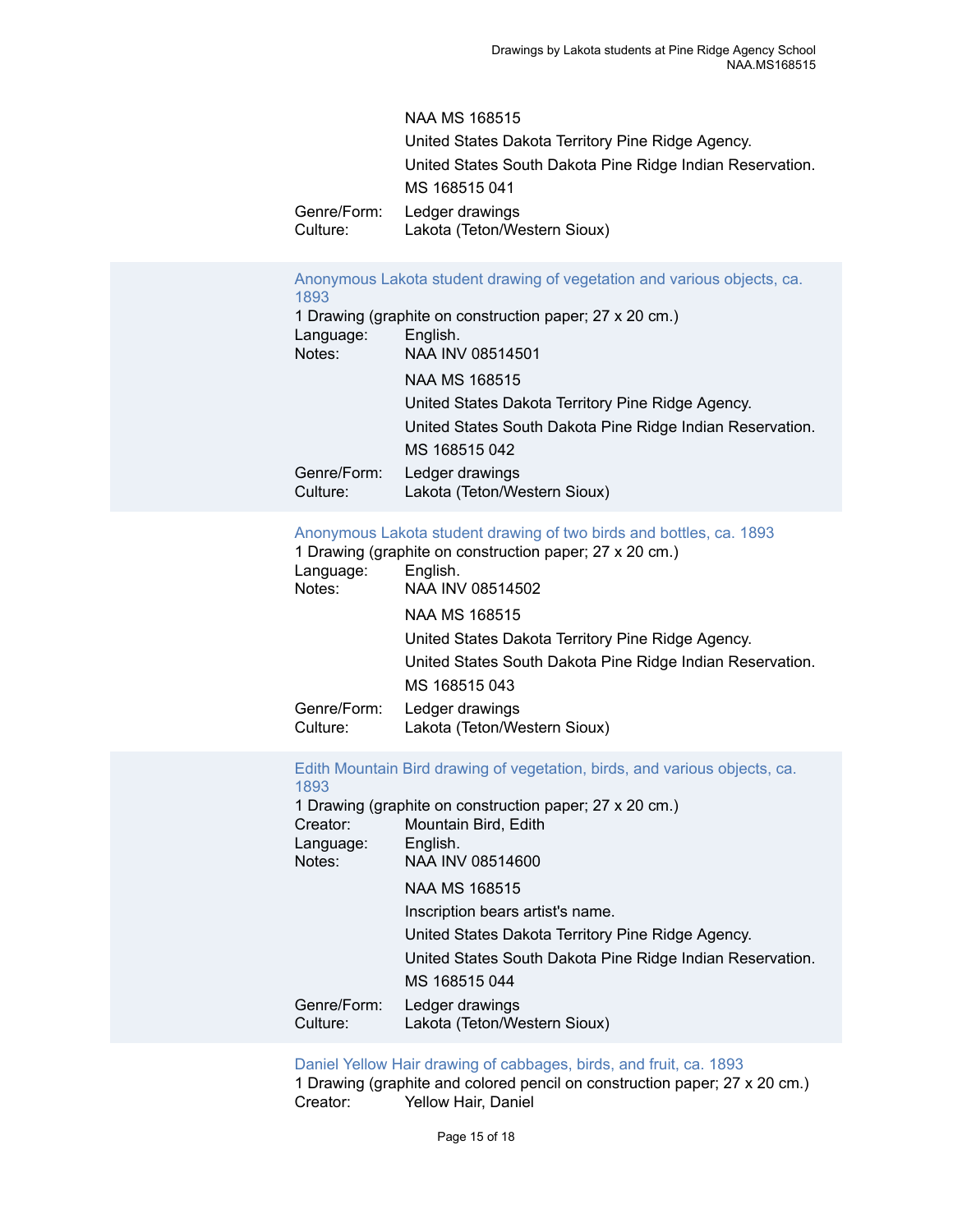| Language:<br>Notes:                                                                                                                                                                                                            | English.<br>NAA INV 08514701                                               |  |  |
|--------------------------------------------------------------------------------------------------------------------------------------------------------------------------------------------------------------------------------|----------------------------------------------------------------------------|--|--|
|                                                                                                                                                                                                                                | NAA MS 168515                                                              |  |  |
|                                                                                                                                                                                                                                | Inscription bears artist's name.                                           |  |  |
|                                                                                                                                                                                                                                | United States Dakota Territory Pine Ridge Agency.                          |  |  |
|                                                                                                                                                                                                                                | United States South Dakota Pine Ridge Indian Reservation.                  |  |  |
|                                                                                                                                                                                                                                | MS 168515 045                                                              |  |  |
| Genre/Form:<br>Ledger drawings                                                                                                                                                                                                 |                                                                            |  |  |
| Culture:                                                                                                                                                                                                                       | Lakota (Teton/Western Sioux)                                               |  |  |
| Daniel Yellow Hair drawing of mittens, helmets, and flags, ca. 1893<br>1 Drawing (colored pencil on construction paper; 20 x 27 cm.)<br>Creator:<br>Yellow Hair, Daniel<br>English.<br>Language:<br>NAA INV 08514702<br>Notes: |                                                                            |  |  |
|                                                                                                                                                                                                                                | NAA MS 168515                                                              |  |  |
|                                                                                                                                                                                                                                | United States Dakota Territory Pine Ridge Agency.                          |  |  |
|                                                                                                                                                                                                                                | United States South Dakota Pine Ridge Indian Reservation.<br>MS 168515 046 |  |  |
| Genre/Form:                                                                                                                                                                                                                    | Ledger drawings                                                            |  |  |
| Culture:                                                                                                                                                                                                                       | Lakota (Teton/Western Sioux)                                               |  |  |

# [Julia Bird Necklace drawing of doodles, ca. 1893](https://ids.si.edu/ids/deliveryService?id=NMNH-168515_08514800)

|             | 1 Drawing (graphite on construction paper; 27 x 20 cm.)   |  |  |
|-------------|-----------------------------------------------------------|--|--|
| Creator:    | Bird Necklace, Julia                                      |  |  |
| Language:   | English.                                                  |  |  |
| Notes:      | NAA INV 08514800                                          |  |  |
|             | NAA MS 168515                                             |  |  |
|             | Inscription bears artist's name.                          |  |  |
|             | United States Dakota Territory Pine Ridge Agency.         |  |  |
|             | United States South Dakota Pine Ridge Indian Reservation. |  |  |
|             | MS 168515 047                                             |  |  |
| Genre/Form: | Ledger drawings                                           |  |  |
| Culture:    | Lakota (Teton/Western Sioux)                              |  |  |

# [Susie Iron Horse drawing of vegetation and birds, ca. 1893](https://ids.si.edu/ids/deliveryService?id=NMNH-168515_08514900)

|             | 1 Drawing (graphite on construction paper; 27 x 20 cm.)   |  |  |  |
|-------------|-----------------------------------------------------------|--|--|--|
| Creator:    | Iron Horse, Susie                                         |  |  |  |
| Language:   | English.                                                  |  |  |  |
| Notes:      | NAA INV 08514900                                          |  |  |  |
|             | NAA MS 168515                                             |  |  |  |
|             | Inscription bears artist's name.                          |  |  |  |
|             | United States Dakota Territory Pine Ridge Agency.         |  |  |  |
|             | United States South Dakota Pine Ridge Indian Reservation. |  |  |  |
|             | MS 168515 048                                             |  |  |  |
| Genre/Form: | Ledger drawings                                           |  |  |  |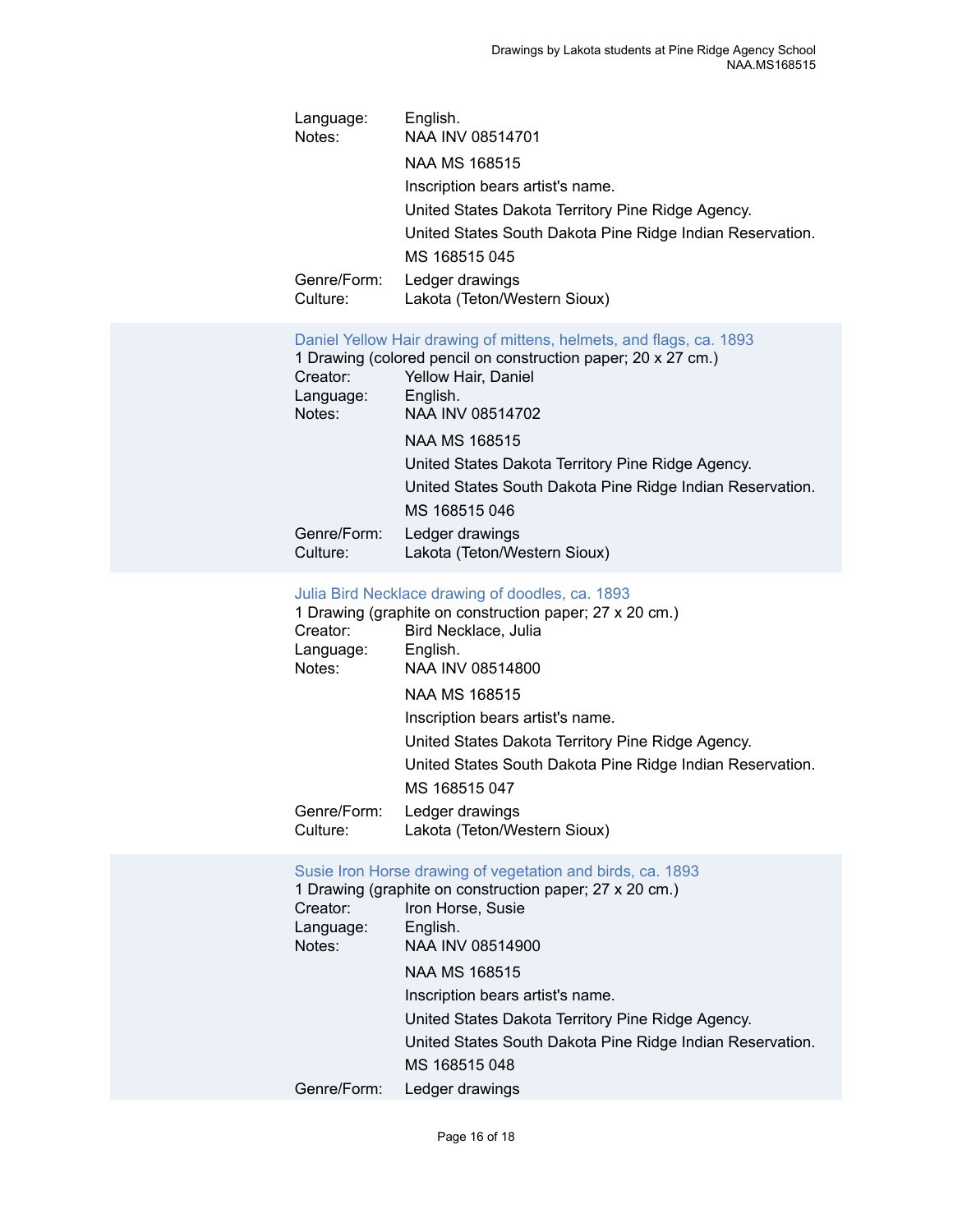#### Culture: Lakota (Teton/Western Sioux)

[Anonymous Lakota student drawing of pirate vessels, ca. 1893](https://ids.si.edu/ids/deliveryService?id=NMNH-168515_08515000)

1 Drawing (graphite on construction paper; 20 x 27 cm.) Language: English.<br>Notes: NAA INV NAA INV 08515000

NAA MS 168515

Inscription reads "Pirate vessels."

United States Dakota Territory Pine Ridge Agency.

United States South Dakota Pine Ridge Indian Reservation.

MS 168515 049 Genre/Form: Ledger drawings Culture: Lakota (Teton/Western Sioux)

|                         | Anonymous Lakota student drawing of the Yeddo, a steam ship, ca. 1893 |
|-------------------------|-----------------------------------------------------------------------|
|                         | 1 Drawing (graphite on construction paper; 20 x 27 cm.)               |
| Language:               | English.                                                              |
| Notes:                  | NAA INV 08515100                                                      |
|                         | NAA MS 168515                                                         |
|                         | United States Dakota Territory Pine Ridge Agency.                     |
|                         | United States South Dakota Pine Ridge Indian Reservation.             |
|                         | MS 168515 050                                                         |
| Genre/Form:<br>Culture: | Ledger drawings<br>Lakota (Teton/Western Sioux)                       |

#### [Susie Rocky Bear drawing of steam ships, a scythe, vegetation, and doodles,](https://ids.si.edu/ids/deliveryService?id=NMNH-168515_08515200) [ca. 1893](https://ids.si.edu/ids/deliveryService?id=NMNH-168515_08515200)

| Creator:<br>Language:<br>Notes: | 1 Drawing (graphite on construction paper; 20 x 27 cm.)<br>Rocky Bear, Susie<br>English.<br>NAA INV 08515200 |
|---------------------------------|--------------------------------------------------------------------------------------------------------------|
|                                 | NAA MS 168515                                                                                                |
|                                 | Inscription bears artist's name.                                                                             |
|                                 | United States Dakota Territory Pine Ridge Agency.                                                            |
|                                 | United States South Dakota Pine Ridge Indian Reservation.                                                    |
|                                 | MS 168515 051                                                                                                |
| Genre/Form:<br>Culture:         | Ledger drawings<br>Lakota (Teton/Western Sioux)                                                              |
|                                 |                                                                                                              |

#### [Anonymous Lakota student drawing of steam ship under attack by smaller](https://ids.si.edu/ids/deliveryService?id=NMNH-168515_08515300) [boat, ca. 1893](https://ids.si.edu/ids/deliveryService?id=NMNH-168515_08515300)

1 Drawing (graphite on construction paper; 20 x 27 cm.) Language: English. Notes: NAA INV 08515300 NAA MS 168515 United States Dakota Territory Pine Ridge Agency. United States South Dakota Pine Ridge Indian Reservation.